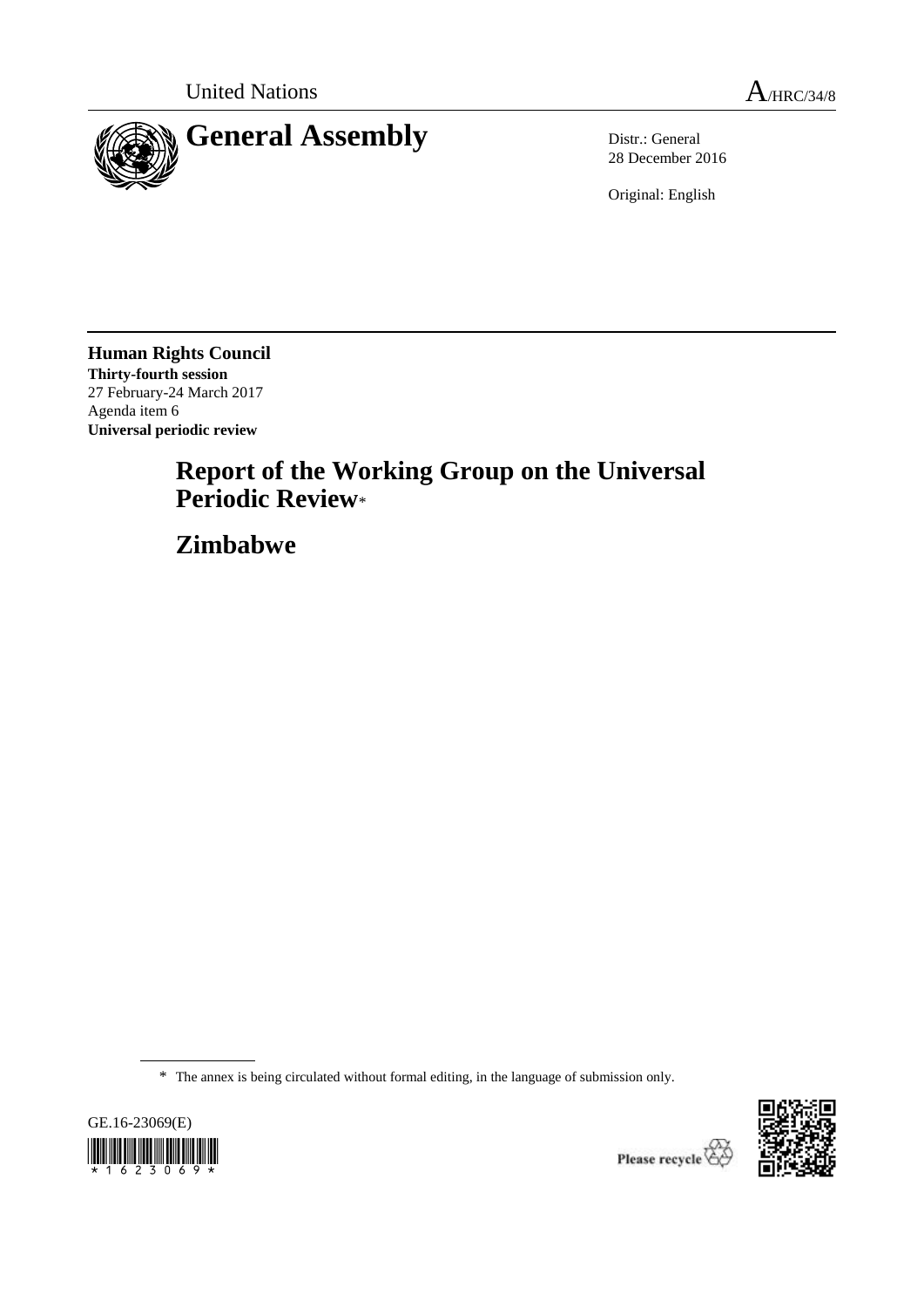# Contents

|       |           | Page         |
|-------|-----------|--------------|
|       |           | 3            |
|       |           | 3            |
|       | A.        | 3            |
|       | <b>B.</b> | 6            |
| Н.    |           | $12^{\circ}$ |
| Annex |           |              |
|       |           | 29           |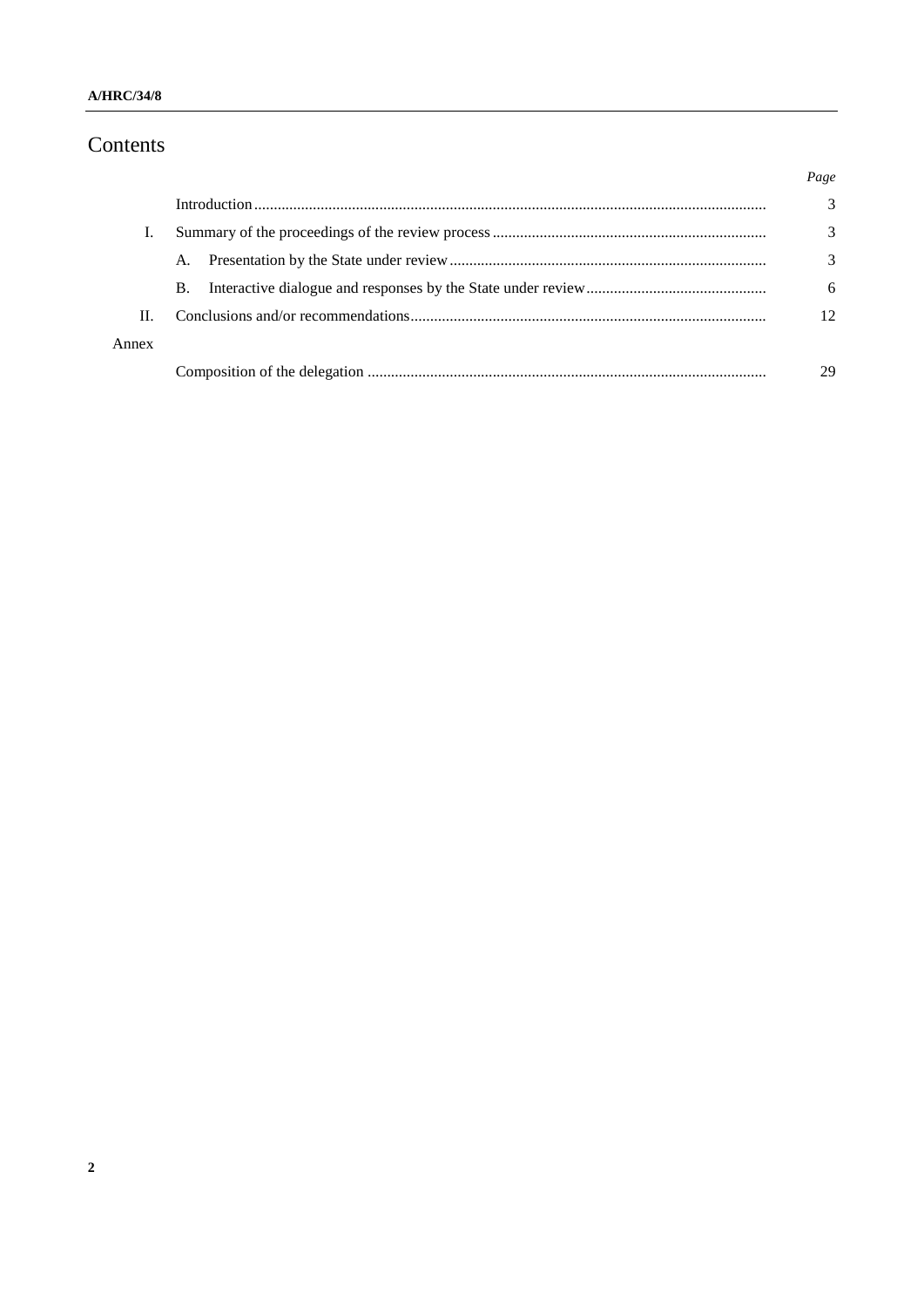# **Introduction**

1. The Working Group on the Universal Periodic Review, established in accordance with Human Rights Council resolution 5/1, held its twenty-sixth session from 31 October to 11 November 2016. The review of Zimbabwe was held at the 5th meeting, on 2 November 2016. The delegation of Zimbabwe was headed by the Vice-President and Minister for Justice, Legal and Parliamentary Affairs, Emmerson D. Mnangagwa. At its 10th meeting, held on 4 November 2016, the Working Group adopted the report on Zimbabwe.

2. On 12 January 2016, the Human Rights Council selected the following group of rapporteurs (troika) to facilitate the review of Zimbabwe: Kenya, the former Yugoslav Republic of Macedonia and the United Arab Emirates.

3. In accordance with paragraph 15 of the annex to Human Rights Council resolution 5/1 and paragraph 5 of the annex to Council resolution 16/21, the following documents were issued for the review of Zimbabwe:

(a) A national report submitted/written presentation made in accordance with paragraph 15 (a) (A/HRC/WG.6/26/ZWE/1);

(b) A compilation prepared by the Office of the United Nations High Commissioner for Human Rights (OHCHR) in accordance with paragraph 15 (b) (A/HRC/WG.6/26/ZWE/2);

(c) A summary prepared by OHCHR in accordance with paragraph 15 (c) (A/HRC/WG.6/26/ZWE/3).

4. A list of questions prepared in advance by Belgium, Czechia, Germany, Mexico, the Netherlands, Norway, Slovenia, Spain, Sweden, Switzerland, the United Kingdom of Great Britain and Northern Ireland and the United States of America was transmitted to Zimbabwe through the troika. These questions are available on the extranet of the universal periodic review.

### **I. Summary of the proceedings of the review process**

#### **A. Presentation by the State under review**

5. The delegation reiterated the commitment of the Government of Zimbabwe to its human rights obligations and its appreciation for the universal periodic review mechanism.

6. Since the previous review, the National Steering Committee comprising of government and other multi-stakeholder representatives had been established. A national plan of action for the implementation of accepted recommendations had been adopted, with the National Steering Committee monitoring the process. A midterm report on the progress made in the implementation of recommendations had been submitted.

7. The effects of climate change had adversely affected the implementation of social and economic rights. The negative impact of the drought meant that resources had to be redirected away from national social programmes towards the provision of food to over 800,000 vulnerable households. Although the continued imposition of economic sanctions by some Western countries had severely limited the fiscal space and economic growth, compounding the challenges faced in mobilizing resources for social services, the Government had undertaken initiatives such as the Zimbabwe Agenda for Sustainable Socioeconomic Transformation, which was the economic blueprint for achieving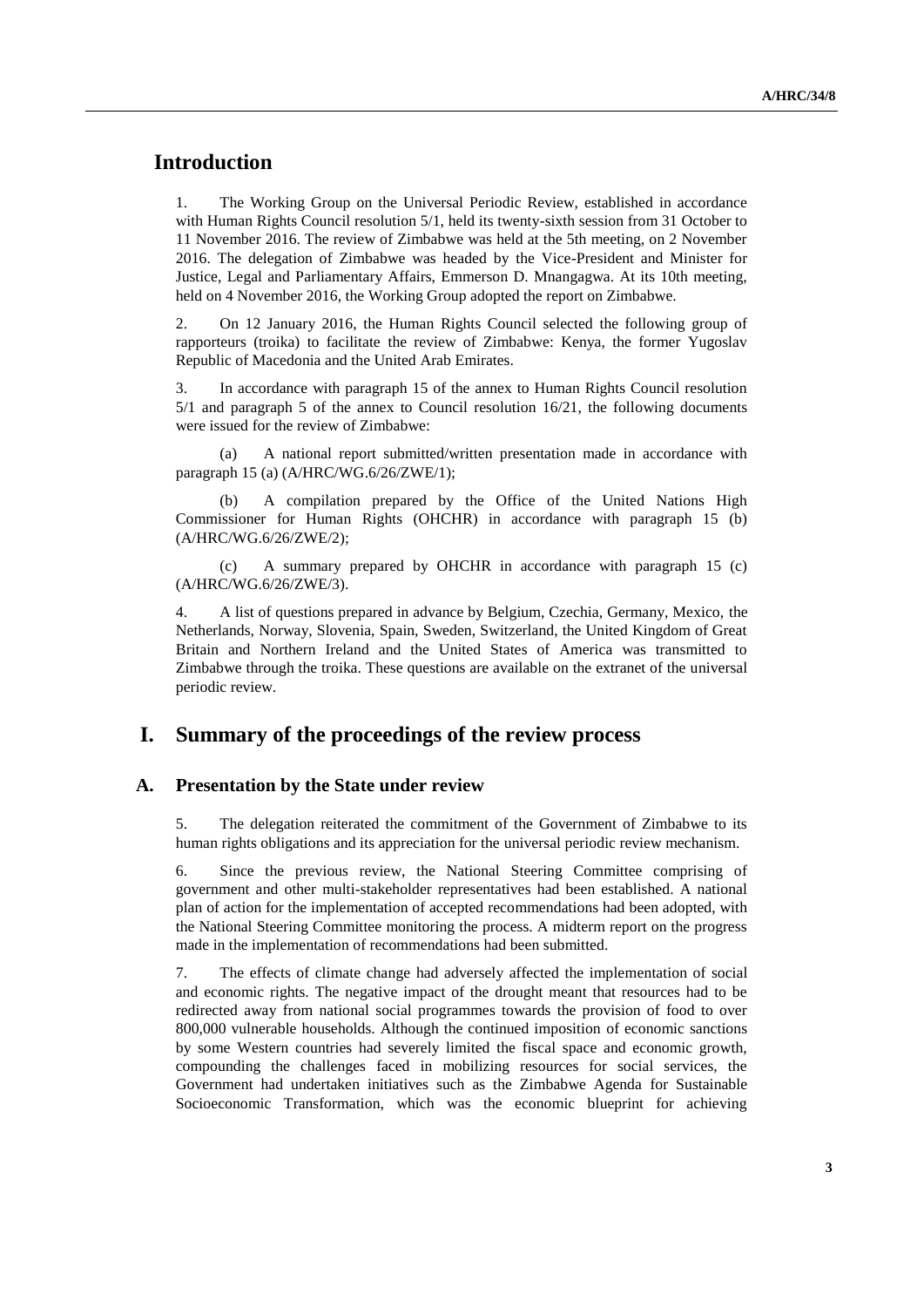sustainable and equitable economic and social development. A monitoring and evaluation framework had also been adopted, to measure development-related efforts.

8. In partnership with the World Bank, the Government had embarked on the ease of doing business project, to improve the international ranking of the country as a sound investment destination.

9. To ensure food security, the Government, in partnership with the private sector, had embarked on a special maize production programme.

10. Since the previous review, in 2013 Zimbabwe had adopted a new Constitution, which had been lauded for its foundational democratic elements and its expanded Declaration of Rights. The Constitution had brought about the establishment of the Constitutional Court. The alignment of all legislation was in progress. The Constitution obliged the Government to ensure that all international conventions, treaties and agreements to which Zimbabwe was a party would be incorporated into domestic law. In that regard, a "ratification and domestication strategy" had been adopted to accelerate the process of ratifying international instruments and incorporating them into domestic law.

11. Zimbabwe had ratified the Convention on the Rights of Persons with Disabilities and its Optional Protocol, the Protocol to Prevent, Suppress and Punish Trafficking in Persons, especially Women and Children, supplementing the United Nations Convention against Transnational Organized Crime, the Optional Protocol to the Convention on the Rights of the Child on the involvement of children in armed conflict, and the Optional Protocol to the Convention on the Rights of the Child on the sale of children, child prostitution and child pornography. Reports had been submitted to the Committee on the Elimination of Discrimination against Women, the Committee on the Rights of the Child and the African Committee of Experts on the Rights and Welfare of the Child.

12. The Government had prioritized programmes aimed at promoting public awareness of human rights, which included radio broadcasts and exhibitions. The Constitution had been widely distributed, with abridged versions made available in eight languages and Braille. The Constitution had also been available on the government website.

13. The Government had achieved the institutionalization of the promotion of human rights through the establishment of the Zimbabwe Human Rights Commission. The Zimbabwe Media Commission and the Zimbabwe Gender Commission had become operational, while the Zimbabwe Electoral Commission had been further strengthened. Legislation enabling the National Peace and Reconciliation Commission to become operational was before Parliament.

Nine additional resident magistrates' courts in six provinces had been established. Legislation to designate all magistrates' courts as small claims courts was before Parliament. The legal aid programme had been decentralized.

15. The delegation responded to questions received in advance of the review. On the issue of early marriage, the delegation stated that the Constitution set the age of marriage at 18 years, which had been confirmed by the Constitutional Court. The marriage laws were being aligned with the Constitution.

16. On the issue of birth registration, the delegation stated that 206 birth registration sub-offices had opened. Schools too assisted pupils in obtaining birth certificates.

17. On the issue of food security, the delegation stated that drop-in centres had been established in five major towns, where food was distributed to children living in the streets. Food was also being distributed to orphans, children in rural areas, families headed by children and children with disabilities. The Home-grown School Feeding Programme for children in schools was being rolled out in phases starting with infant learners.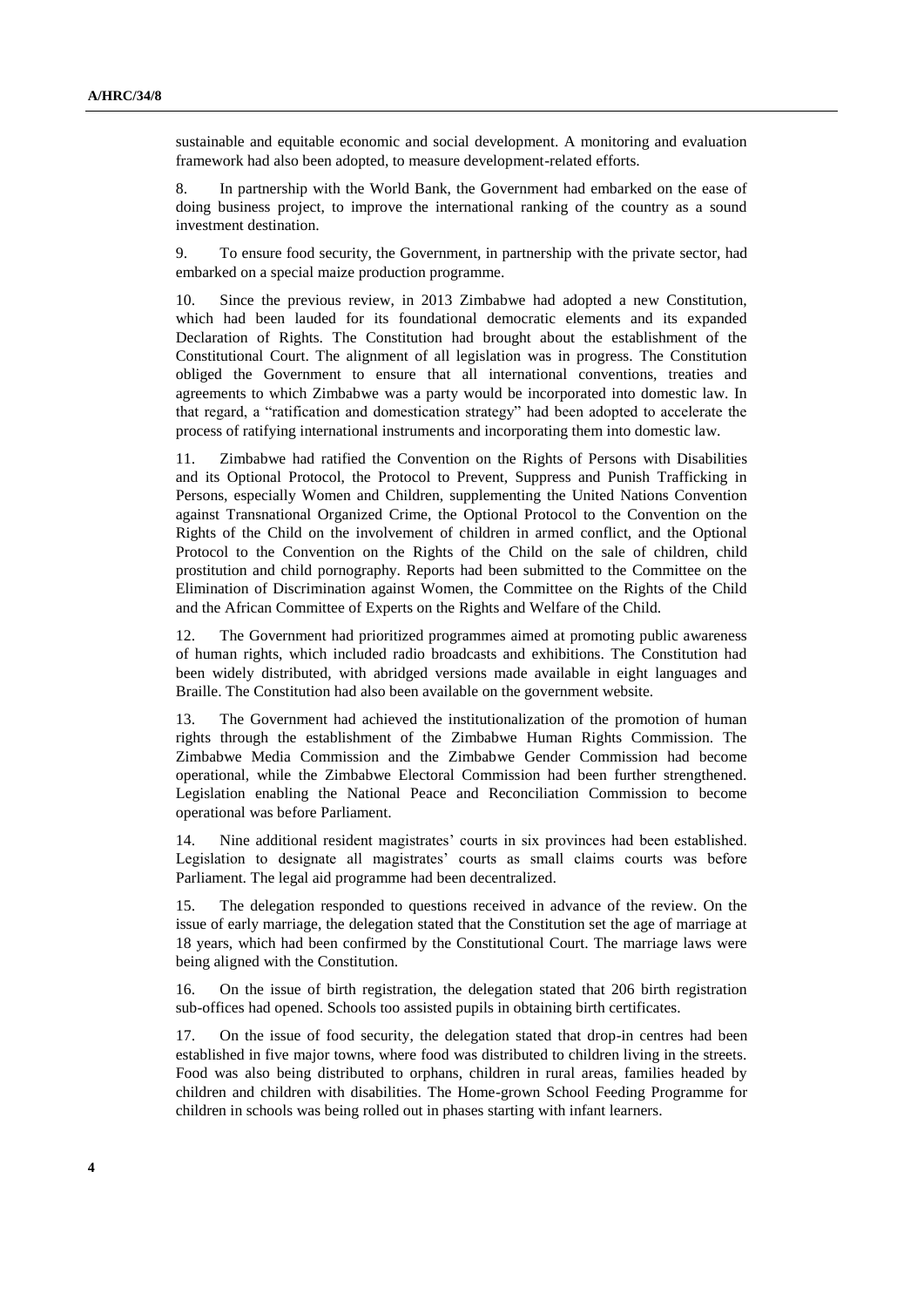18. Progress had been made in decreasing the prevalence of HIV. The Elimination of Mother-to-Child Transmission Strategy for 2014-2018 focused on pregnant and lactating women, as well as on adolescent girls and young women. The Government would be launching a global framework on HIV prevention, care and treatment. National AIDS Trust Fund resources were being channelled towards prevention and community engagement in care and treatment, among other things. Youth-friendly corners were being established in health facilities to meet the needs of unmarried adolescents.

19. On the issue of child sexual abuse, the delegation stated that the legal and structural framework was sufficient to protect children from such abuse.

20. On the issue of the death penalty, the delegation recalled that, during the previous review, Zimbabwe had accepted recommendations to ratify the Second Optional Protocol to the International Covenant on Civil and Political Rights, aiming at the abolition of the death penalty. However, during the consultative process for the drafting of the 2013 Constitution, the majority of the people had favoured retaining the death penalty, which had delayed ratification of the Optional Protocol. The 2013 Constitution nevertheless provided for the enactment of a law to restrict the use of the death penalty to men between 21 and 70 years of age convicted of aggravated murder. Nationwide campaigns on the effects of the death penalty were under way.

21. Although ratification of the Convention against Torture and Other Cruel, Inhuman or Degrading Treatment or Punishment was still under consideration, the content of the Convention had been incorporated into the 2013 Constitution and into domestic law.

22. The disappearance of Itai Dzamara was being investigated and the authorities were working with his family and Zimbabwe Lawyers for Human Rights in that regard.

23. The National Peace and Reconciliation Commission would come into operation through passage of the National Peace and Reconciliation Commission bill, to be considered during the current session of Parliament.

24. All independent commissions were being funded directly from the Treasury, which had strengthened their independence. The Constitution guaranteed the independence of the commissions. The stringent and transparent process on the removal of commissioners from office guaranteed their tenure.

25. The Zimbabwe Electoral Commission was independent. The Government did not interfere with its operations and supported it in the discharge of its mandate.

26. The right of women to inherit or acquire land and other property was provided for in the law. Wives and daughters could inherit from the estates of their deceased husbands and fathers. Moreover, the Constitution called upon the Government to promote the full participation of women in all spheres, including in respect of land ownership, on an equal basis with men.

27. The mandate of the Zimbabwe Gender Commission included monitoring gender equality and investigating violations of rights relating to gender. The relevant laws were being aligned with the provisions of the 2013 Constitution, to ensure equal representation of women in all institutions. There was a legal framework in place to combat domestic violence.

28. It was not the policy of the Government to distribute food along partisan lines. The Government had adopted a zero-tolerance policy towards the politicization of food aid and had put into place stringent measures against such malpractice.

29. Whenever the prison population exceeded the holding capacity, inmates were transferred from closed prisons to spacious farm prisons. That measure was complemented by the periodic issuance by the President of clemency orders. A prisons and correctional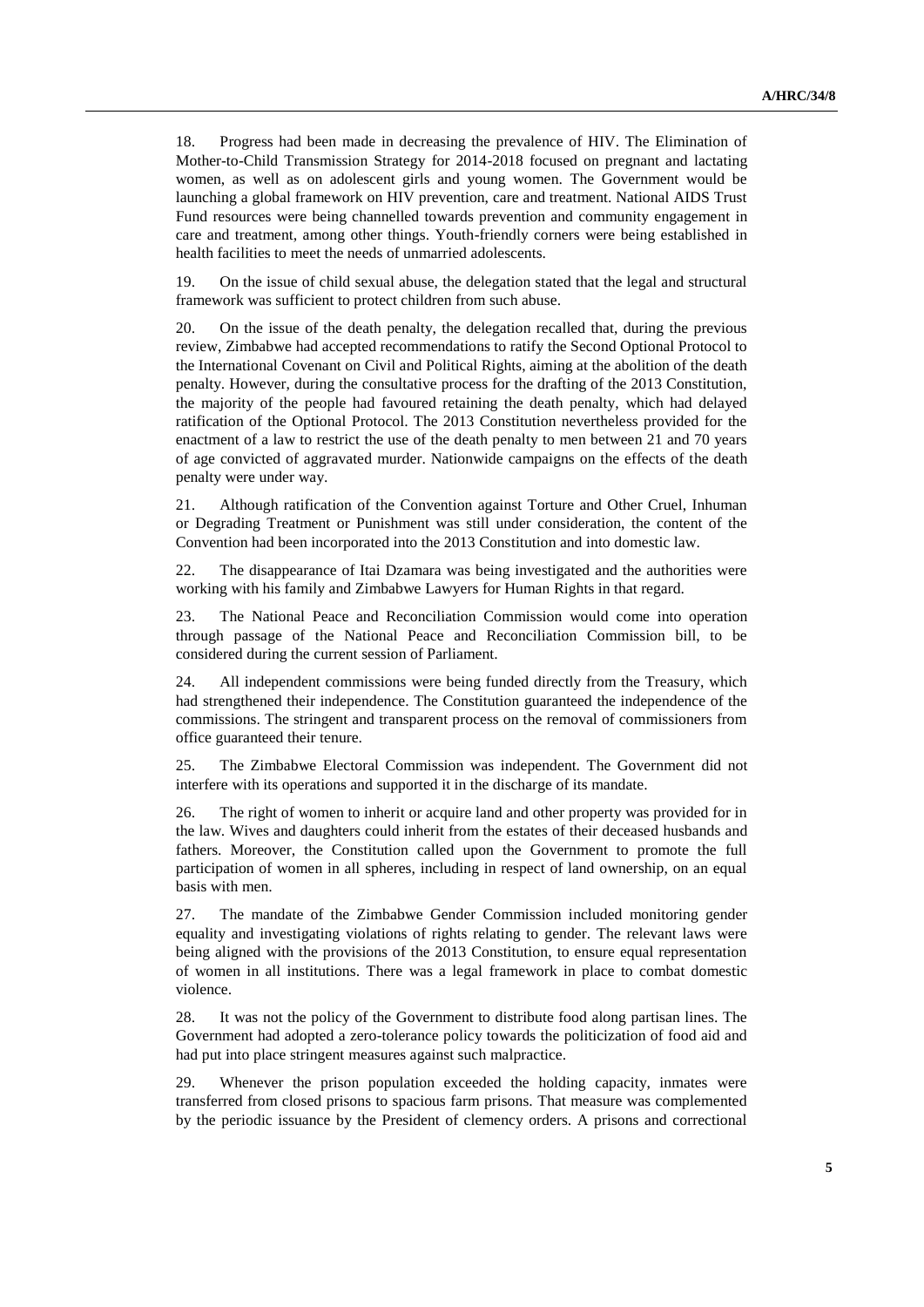service bill was being finalized to improve prison conditions, create community correctional centres and increase the number of correctional facilities.

30. The Interministerial Task Force on the Alignment of Legislation had been established and tasked with coordinating the alignment of all laws with the 2013 Constitution. In line with the Electoral Act, which had been revised by the General Laws Amendment Act, the Zimbabwe Electoral Commission had been made responsible for registering voters, compiling voters' rolls and registers and ensuring the proper custody and maintenance of the rolls. A polling station-based voter registration process had been established.

31. Criminal defamation was no longer a crime as it had been struck down by the Constitutional Court. Broadcasting licences for private broadcasters and commercial radio stations had been issued. Licences for community radio stations would be issued after the digitalization of broadcasting services.

32. The Interception of Communications Act was being revised to prevent the unauthorized collection, processing and transmission of personal data and the interception of communications.

33. The rights to freedom of expression, association and assembly were not absolute and must be exercised peacefully and with due respect for the rights of others. The Government would continue to ensure that those rights could be enjoyed by all without causing harm to or prejudicing the rights of others.

34. The enforcement of civil court orders was the responsibility of the Sheriff of the High Court and not of the police. However, where the Sheriff of the High Court was hindered in carrying out his duty, the police could be called upon to assist in maintaining peace and order.

35. With regard to the concern expressed about human rights abuses by the security forces, reported cases of such abuses were investigated and the alleged perpetrators were prosecuted. Moreover, victims could institute civil proceedings against the perpetrators. A new law was being drafted to provide for an independent mechanism to channel complaints against members of the security forces.

36. The delegation concluded its response to the questions received in advance of the review by emphasizing that Zimbabwe was committed to working with the special procedure mandate holders of the Human Rights Council. All outstanding requests for visits to the country would be considered on their merits.

#### **B. Interactive dialogue and responses by the State under review**

37. During the interactive dialogue, 86 delegations made statements. Recommendations made during the dialogue are to be found in section II of the present report.

38. The Netherlands applauded the adoption by Zimbabwe of a new Constitution. The Netherlands was concerned by the increase in reported incidents infringing on the fundamental rights and freedoms enshrined in it.

39. New Zealand was concerned about the use of excessive force by government forces and called on Zimbabwe to ensure that the right to freedom of expression was respected and to support an open political space.

40. The Niger was pleased with the adoption of the 2013 Constitution and noted with satisfaction the strengthening of the legislative and institutional framework in the area of human rights.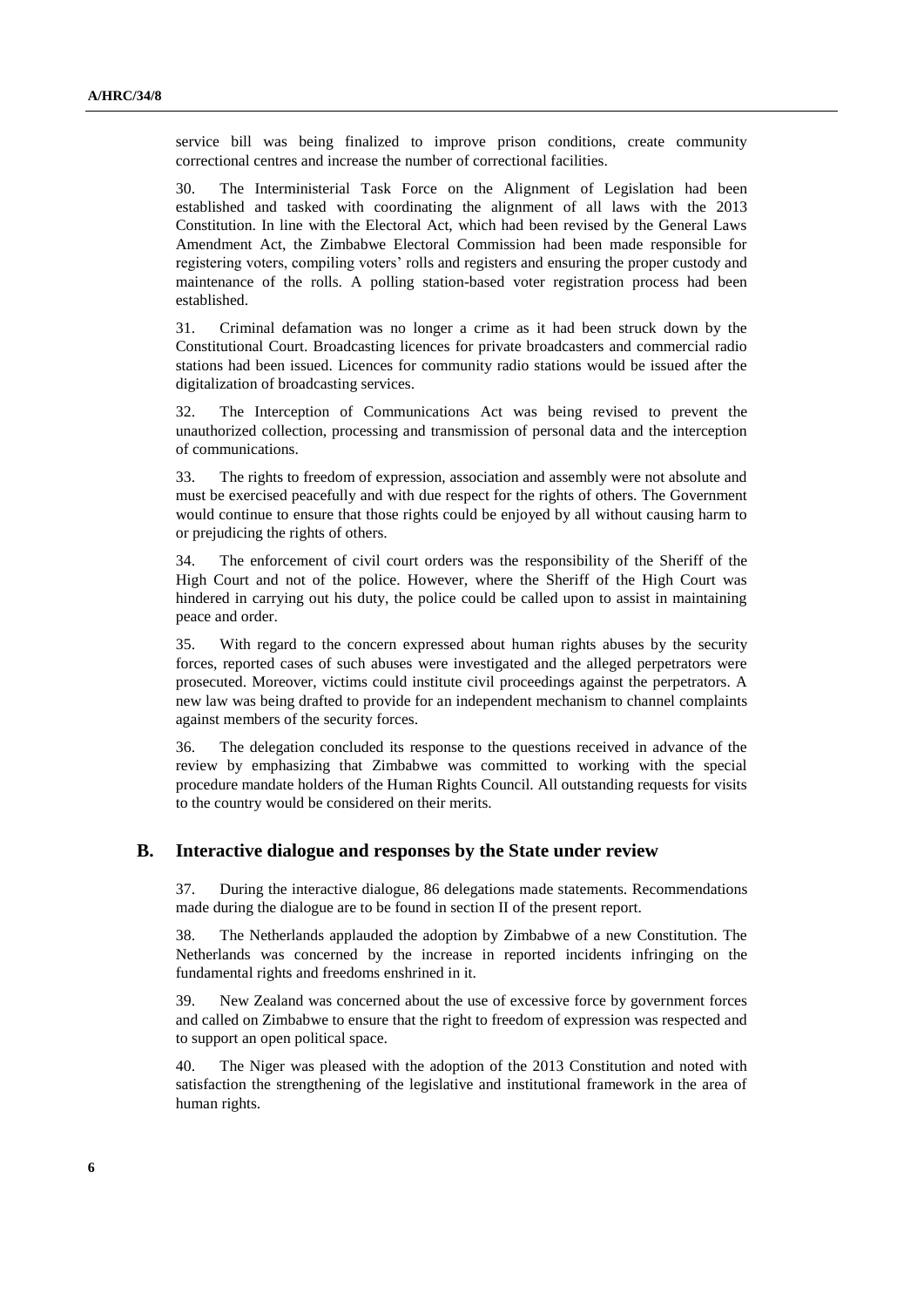41. Nigeria commended Zimbabwe for accepting the majority of the recommendations arising from its first review and acknowledged the national plan of action for their implementation. Nigeria was encouraged by the bold step taken by Zimbabwe on economic development.

42. Denmark expressed concern about the lack of freedom of assembly and association and the lack of space for civil society. It was also concerned about the absence of a constitutionally aligned policy framework for the justice institutions.

43. Pakistan welcomed the strengthening by Zimbabwe of its institutional human rights framework and noted the measures taken to promote the rights of children, women and persons with disabilities.

44. Uruguay expressed the hope that the 2013 Constitution would have a positive impact on the enjoyment of human rights by the people of Zimbabwe.

45. The Philippines welcomed the expansion of the Declaration of Rights in the 2013 Constitution. It was concerned that limited funding and a restricted mandate would impinge on the ability of the Zimbabwe Human Rights Commission to effectively monitor children's rights and receive and investigate complaints from children in a child-sensitive manner.

46. Portugal welcomed the ratification, since the first review, of two Optional Protocols to the Convention on the Rights of the Child and the establishment of a national human rights institution in accordance with the principles relating to the status of national institutions for the promotion and protection of human rights (the Paris Principles).

47. The Republic of Korea welcomed the adoption of the 2013 Constitution and the implementation of the Zimbabwe Agenda for Sustainable and Socioeconomic Transformation.

48. The Russian Federation noted the improvement in the legislative framework on human rights. It welcomed the establishment of interministerial committees to combat sexual violence and trafficking in persons and the steps taken to improve prison conditions.

49. Rwanda commended the efforts made by Zimbabwe to implement, under difficult conditions, the recommendations arising from its first review, as well as its efforts to promote gender equality and combat gender-based violence.

50. Senegal noted the progresses made by Zimbabwe since 2011 and welcomed the multipartite composition of the steering committee on the universal periodic review.

51. Serbia commended the participatory approach adopted by Zimbabwe in preparing its national report and encouraged it to continue aligning its laws with the new Constitution, including the Declaration of Rights.

52. Sierra Leone commended Zimbabwe for the adoption of a new Constitution and noted that harmful practices such as child marriage had been banned.

53. Slovenia appreciated the presentation of the national report and commended Zimbabwe for the efforts made since its previous review.

54. South Africa recognized the progress made by Zimbabwe in promoting and protecting human rights despite the economic sanctions, which had severely constrained its ability to implement its human rights obligations.

55. South Sudan recognized that Zimbabwe was cooperating with the international human rights mechanisms and called upon the international community to support it with financial and technical assistance.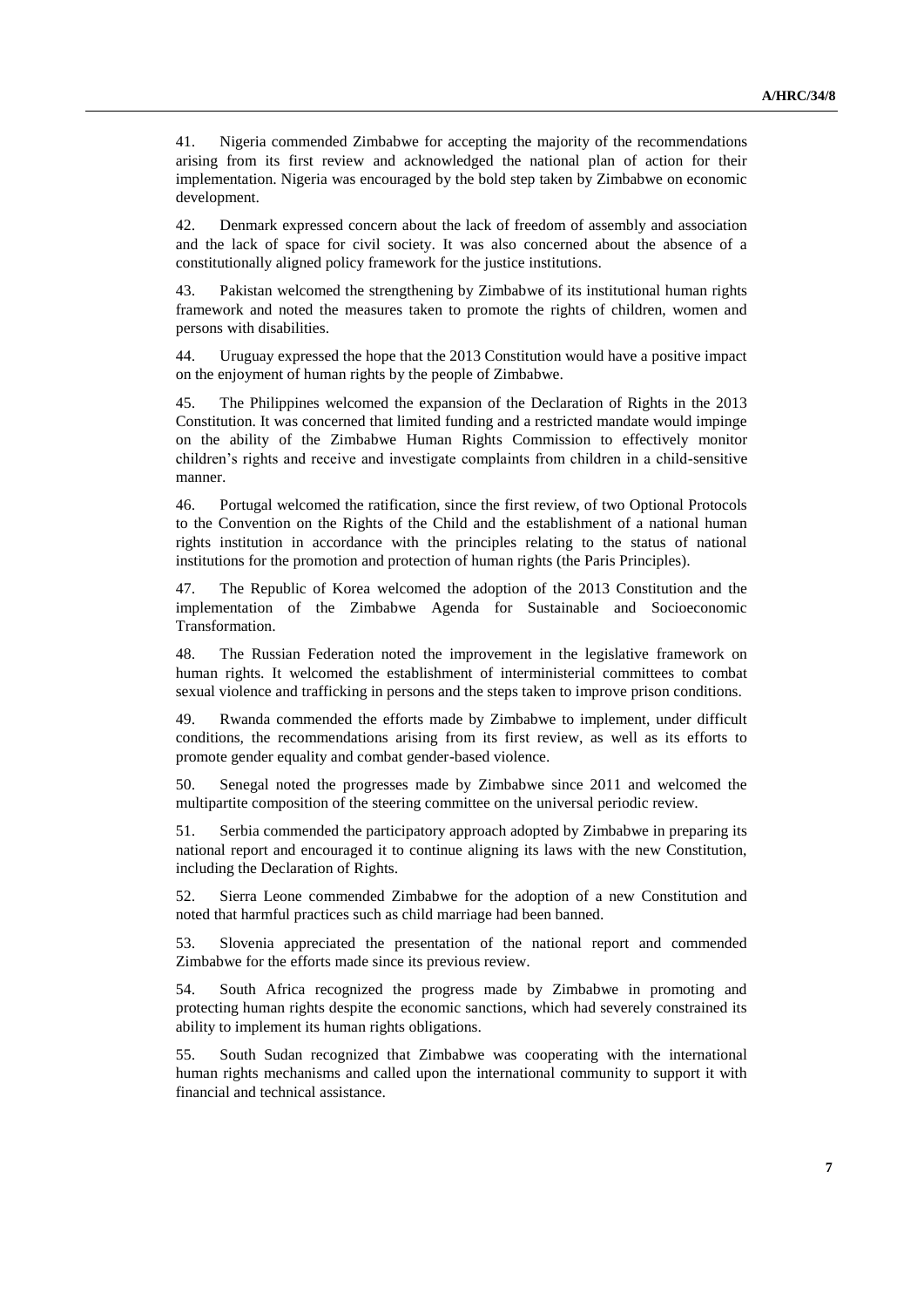56. Spain highlighted the importance of implementing the Domestic Violence Act and regretted the temporary suspension of the right to demonstrate, which was recognized in section 59 of the 2013 Constitution.

57. The Sudan commended Zimbabwe for its positive engagement with the universal periodic review and appreciated the positive steps taken since the previous review, despite the economic challenges caused by the economic sanctions imposed by some Western countries.

58. Swaziland commended Zimbabwe for strengthening and, where necessary, creating the institutions to implement the recommendations received in 2011. It also congratulated Zimbabwe for outlawing child marriage.

59. Sweden thanked Zimbabwe for replying to the questions it had transmitted in advance of the review. It noted that the alignment of national laws with the new Constitution had been slow and, in parts, unsystematic.

60. Switzerland stated that the implementation of the new Constitution was of particular importance in the light of violations of the rights to freedom of expression, association and peaceful assembly.

61. The Syrian Arab Republic welcomed the commitment by the Government to accord priority at the policy level to the development of human rights.

62. Thailand welcomed the adoption of the 2013 Constitution and the ratification of several human rights treaties, including the Convention on the Rights of Persons with Disabilities.

63. The former Yugoslav Republic of Macedonia asked for an update on measures taken to ratify the Convention against Torture.

64. Timor-Leste welcomed the enactment of the Sexual Offences Act, the constitutional provision establishing the age of majority at 18 years and the prohibition of forced marriages.

65. Togo welcomed the creation of new institutions, including the Constitutional Court, the National Prosecuting Authority of Zimbabwe, the Zimbabwe Gender Commission and the National Peace and Reconciliation Commission.

66. Tunisia welcomed the measures taken to promote human rights, particularly the ratification of international human rights instruments, and the steps taken to implement recommendations from the first cycle of the universal periodic review.

67. Turkey appreciated the legislative improvements in protecting human rights. It welcomed the adoption of policies on gender and children and of the Zimbabwe Gender Commission Act.

68. Uganda urged the unconditional lifting of the damaging economic sanctions. It noted that Zimbabwe was experiencing food insecurity but lacked capacity in social protection.

69. Ukraine was concerned about the use of excessive force against peaceful demonstrators and regretted that the Zimbabwe Gender Commission and the National Peace and Reconciliation Commission were not operational.

70. The United Kingdom called for an investigation into concerns regarding political violence and the partisan distribution of food aid, and for the prosecution of alleged perpetrators.

71. The United Republic of Tanzania commended achievements, notably the adoption of the new Constitution and the establishment of the Constitutional Court and of a number of commissions.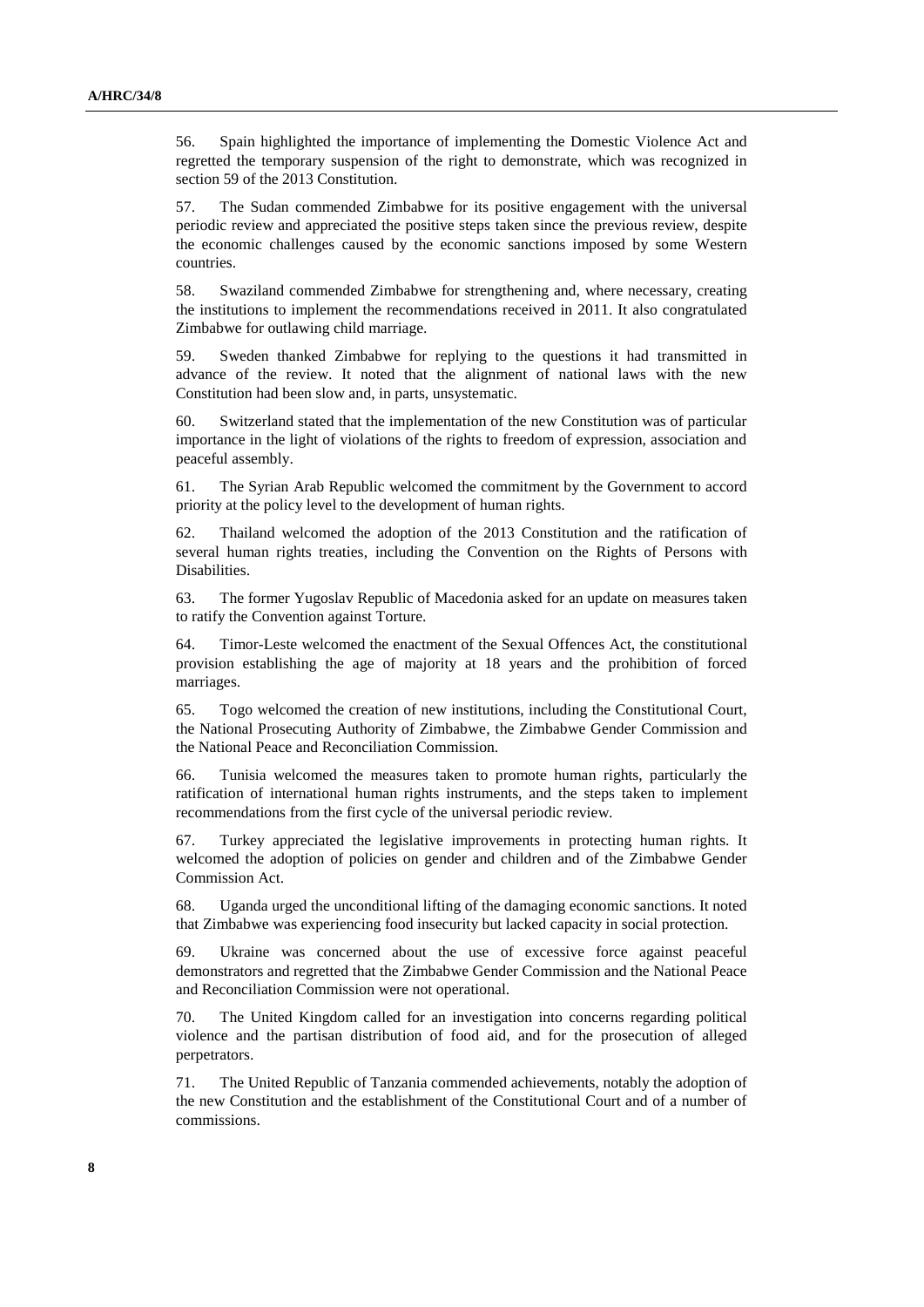72. The United States expressed concern about restrictions on the freedoms of expression and assembly, about the increase in politically motivated violence and about the failure to hold security forces accountable.

73. Panama noted that climate change was a threat to rights related to the environment and encouraged Zimbabwe to promote a greener economy.

74. The Bolivarian Republic of Venezuela noted efforts to improve the quality of education and initiatives to provide housing and support the owners of small farms.

75. Zambia commended action taken to implement recommendations from the universal periodic review, particularly the bringing together of stakeholders in the development of a national plan of action to implement the recommendations arising from the previous review.

76. Algeria welcomed the new Constitution and the efforts made to protect children and encouraged Zimbabwe to implement its national policy on the rights of the child.

77. Angola noted that the Government had implemented macroeconomic measures to overcome the unjust sanctions imposed on Zimbabwe and welcomed cooperation with the human rights mechanisms.

78. Argentina urged the Government to make progress in aligning its national legislation with its international obligations and continue acceding to human rights treaties.

79. Armenia welcomed the steps taken on human rights education and awarenessraising. It was concerned about the sexual abuse and harassment of girls on their way to school.

80. Australia commended the adoption of a new Constitution and supported the Zimbabwe Human Rights Commission. It was concerned about freedom of expression and assembly.

81. Bangladesh noted steps to implement the recommendations received during the first review and encouraged Zimbabwe to sustain the momentum. It noted the challenges faced by the Government, including HIV/AIDS and capacity constraints.

82. Belarus congratulated Zimbabwe on its new Constitution based on the rule of law, among other principles, and the ratification of several human rights instruments.

83. Belgium welcomed the adoption of the new Constitution. It remained concerned about the persistence of laws and practices that were harmful to women and children.

84. Botswana highlighted the challenges posed by high rates of maternal, neonatal and child mortality, as well as of stunting and malnutrition among children under 5 years of age.

85. Brazil noted the adoption of the new Constitution. It encouraged the continued alignment of national legislation with the Constitution and international law.

86. Burundi noted the strengthening of the legislative institutional framework, the human rights awareness-raising and training policies, efforts to incorporate human rights instruments into domestic law and the reforms to the judicial sector.

87. Canada was concerned about reports of reprisals against critics of the Government. It stressed the importance for the Government to protect freedom of expression.

88. Chile welcomed the commitment by Zimbabwe to protect human rights with the adoption of the 2013 Constitution and the acceptance of the recommendations from the 2011 universal periodic review. It encouraged the adoption of measures to honour the commitment.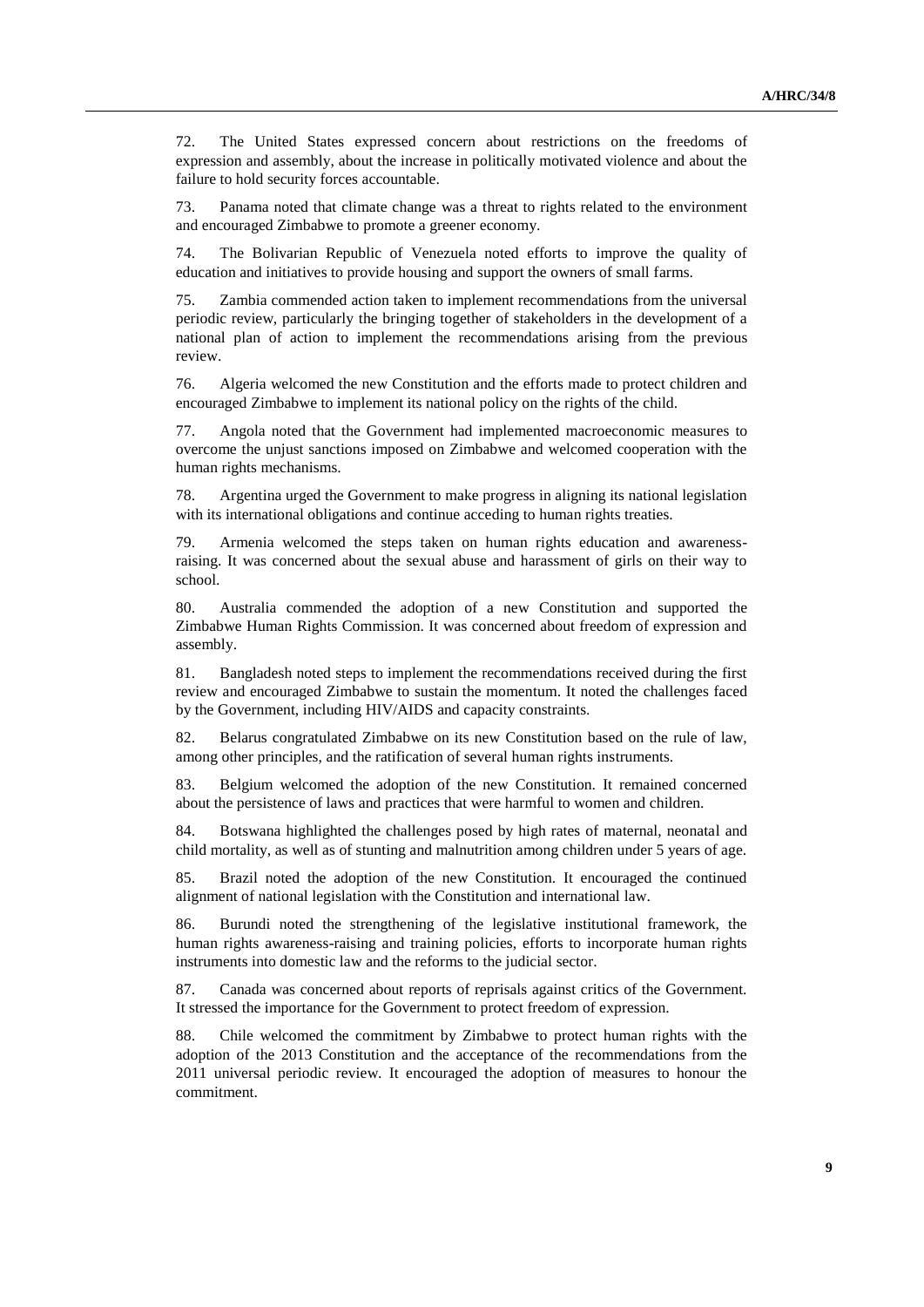89. China commended the adoption of the new Constitution. It welcomed the adoption of policies to promote development. China expressed concern over the economic sanctions that were in place and called upon the international community to assist Zimbabwe with development.

90. The Congo noted that Zimbabwe had consolidated its institutional framework by codifying it in the new Constitution. It commended Zimbabwe for the ratification of relevant international instruments.

91. Costa Rica was concerned about the prevalence of patriarchal attitudes and practices that violate the rights of women, the existence of discrimination and the lack of access to education and health services.

92. Cuba stated that, despite the human rights challenges that had been worsened by the unilateral coercive measures imposed on the country, Zimbabwe had made significant progress with, among other things, the adoption of the Constitution.

93. Czechia expressed its appreciation for the informative presentation, which included responses to some of the questions transmitted in advance of the review.

94. The Democratic People's Republic of Korea requested to know about the impact of economic sanctions on the enjoyment of human rights, particularly in the field of public health.

95. Norway welcomed the presentation by Zimbabwe of its national report. It noted with concern the high number of arrests of human rights defenders and peaceful protesters and the continued restrictions on freedom of expression.

96. Djibouti noted the measures taken since the previous review, particularly the ratification of human rights treaties. It welcomed the adoption of the new Constitution.

97. Ecuador expressed the hope that the adoption and implementation of the 2013 Constitution and of updated laws, as well as the establishment of relevant national institutions, would strengthen democracy and the human rights system.

98. Egypt acknowledged the enactment of the 2013 Constitution, which contained safeguards for human rights. It commended the establishment of institutions and frameworks to protect human rights.

99. Ethiopia commended the wider institutional infrastructure and the policy measures taken to protect human rights. It welcomed the launch of the Zimbabwe Agenda for Sustainable Socioeconomic Transformation Plan for the period 2013-2018.

100. France welcomed the measures taken since the first review, especially the adoption of the Constitution, which enshrined fundamental freedoms, and the ratification of the Convention on the Rights of Persons with Disabilities.

101. Germany expressed concern about the fact that many laws had not yet been aligned with the new Constitution and that, in practice, human rights were repeatedly violated by State officials and security forces.

102. Ghana commended Zimbabwe for establishing the Constitutional Court, the National Prosecuting Authority of Zimbabwe, the Zimbabwe Gender Commission and the National Peace and Reconciliation Commission through the adoption of its 2013 Constitution.

103. Guatemala recognized the efforts made by Zimbabwe to promote and protect human rights and its establishment of the Zimbabwe Human Rights Commission. It was concerned that the latter lacked sufficient human and financial resources.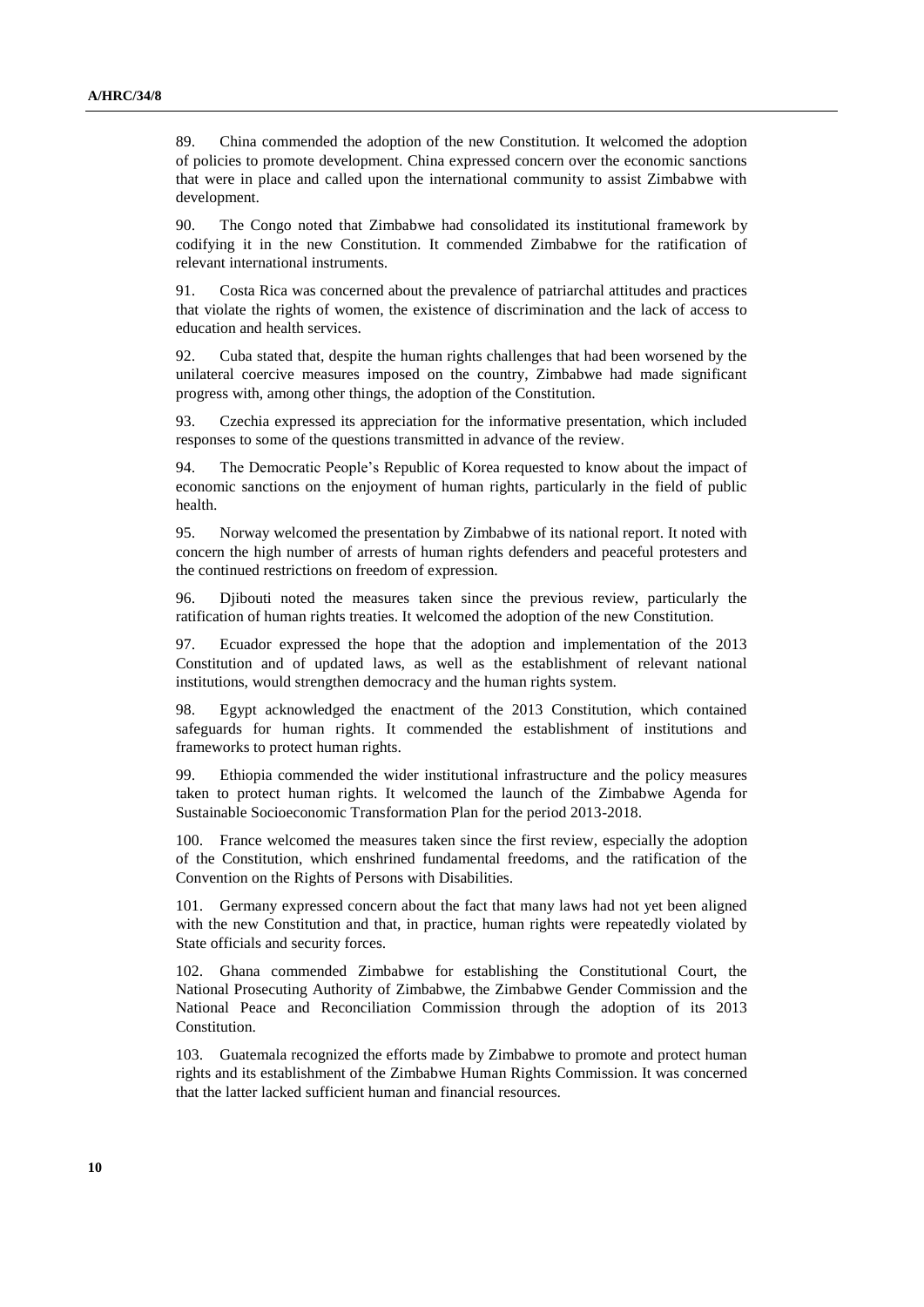104. The Holy See noted the Zimbabwe Agenda for Sustainable Socioeconomic Transformation, the non-formal education policy, the Trafficking in Persons Act and the Interministerial Task Force on Human Trafficking.

105. India urged Zimbabwe to align its laws with the 2013 Constitution, strengthen the juvenile courts, increase the minimum age of criminal responsibility and reduce genderbased segregation and the wage gap.

106. Indonesia welcomed the adoption of the new Constitution, which, it noted, prohibited torture and upheld the right to personal security and migrants' rights.

107. The Islamic Republic of Iran noted the adoption of the new Constitution in 2013, the enactment of the 2014 Trafficking in Persons Act and the creation of the Interministerial Task Force on Human Trafficking.

108. Iraq commended Zimbabwe for the measures taken to implement the recommendations from the first review and the adoption of the new Constitution.

109. Ireland encouraged the alignment of legislation with the Constitution. It was concerned by the high rate of child marriage and welcomed the Constitutional Court's ruling that child marriage was unconstitutional.

110. Italy welcomed the reviewed national gender policy, while noting the draft national child rights policy and the absolute prohibition of torture.

111. Japan urged Zimbabwe to strengthen the rule of law and implement the Zimbabwe Agenda for Sustainable Socioeconomic Transformation. It welcomed the constitutional prohibition of child and forced marriage.

112. Kenya commended Zimbabwe for its efforts to implement the recommendations arising from the first cycle of the universal periodic review and its commitment to the human rights mechanisms. It encouraged Zimbabwe to pursue that approach.

113. Libya noted efforts to implement the accepted recommendations from the first review. It also noted reforms in the judicial system, including the establishment of the Constitutional Court.

114. Madagascar commended Zimbabwe for ratifying several international human rights instruments and adopting its 2013 Constitution, which strengthened guarantees in respect of civil, political, social and cultural rights.

115. Maldives commended Zimbabwe for its engagement in the universal periodic review process and its adoption of the 2013 Constitution, which was founded on human rights and the rule of law.

116. Mauritius welcomed the adoption by Zimbabwe of the 2013 Constitution, including the expanded Declaration of Rights, its achievements in women's rights and the guarantees provided regarding the right to education.

117. Mexico invited Zimbabwe to continue cooperating with the special procedure mandate holders of the Human Rights Council and the treaty bodies. It welcomed the fact that the new Constitution set the age of majority at 18 years.

118. Montenegro noted the concerns regarding domestic and sexual violence and requested to know about the activities undertaken to bring perpetrators to justice and provide assistance to victims.

119. Morocco welcomed the adoption of the new Constitution in 2013 and noted with satisfaction the ratification of several conventions.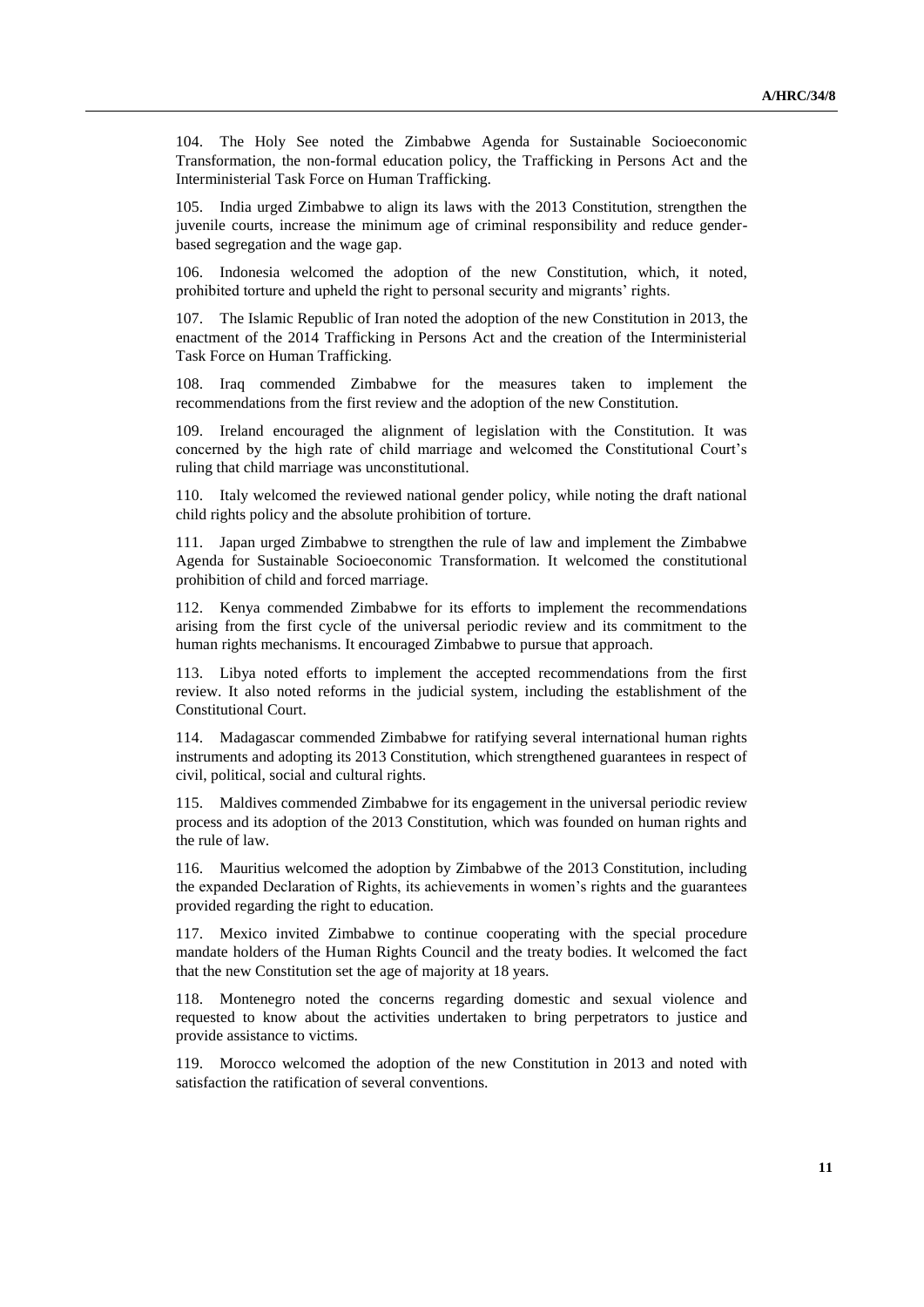120. Mozambique welcomed the key national priorities, initiatives and commitments to improve human rights. It encouraged Zimbabwe to continue to engage with key institutions and appealed for the lifting of sanctions on Zimbabwe.

121. Myanmar acknowledged the positive steps taken to increase respect for the rights of citizens. It noted the promotion of health-care services and the development of rehabilitation services.

122. Namibia encouraged Zimbabwe to ensure that the Organ for National Healing, Reconciliation and Integration fully implemented its mandate and to also ensure the effectiveness and independence of the National Peace and Reconciliation Commission.

123. Israel noted that many of the reports of Zimbabwe to the human rights monitoring mechanisms were overdue.

124. The delegation of Zimbabwe, in response to questions, stated that Western-imposed sanctions had led to a general decline in health-care service delivery, especially in maternal and child nutrition. The sanctions had also slowed down the economy and had resulted in brain drain, which had affected service delivery.

125. An interministerial committee on human rights and international humanitarian law had been established to prepare State party reports. A number of reports had been drafted and would be submitted in due course.

126. The right to free basic education would be progressively achieved as resources become available. In the interim, parents were funding their children's education within their means. Where parents did not have the means to fund their children's education, the Government, together with development partners, provided funding under the Basic Education Assistance Module.

127. In 2010, a women's development fund had been established to enable women to access funds without collateral. A women's microfinance bank was in the process of being set up. Also, a financial inclusion strategy had been adopted to ensure that financial institutions developed products tailored to the needs of women.

128. A national policy on domestic water and sanitation had been launched in 2013. Work was under way to assess the need in urban areas and to install and restore boreholes in rural areas.

129. There were no political prisoners. As regards the death penalty, 90 inmates were on death row and no executions had taken place for over a decade. Ten petitions for clemency had recently been granted. A paper on the abolition of the death penalty would be prepared for debate.

130. The Government was mindful of the imperative need for constitutional, legislative and administrative measures that were in line with international human rights instruments and standards.

# **II. Conclusions and/or recommendations**

131. **The recommendations formulated during the interactive dialogue and listed below have been examined by Zimbabwe and enjoy the support of Zimbabwe:**

131.1 **Continue to ensure the implementation of ratified human rights treaties (Pakistan);**

<sup>\*\*</sup> The conclusions and recommendations have not been edited.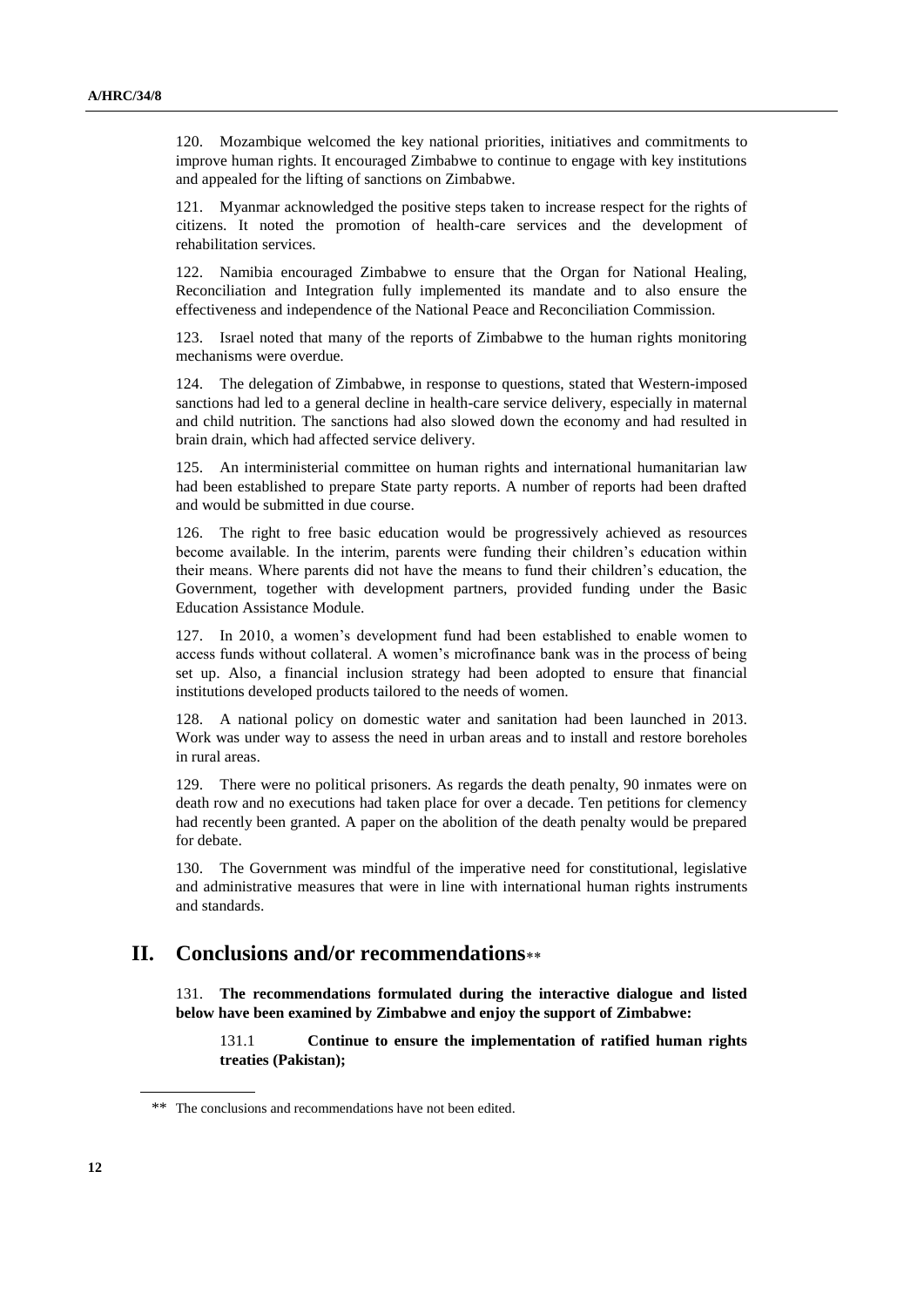131.2 **Fully implement the 2013 Constitution and, in particular, ensure operationalization of its key institutions, including the National Peace and Reconciliation Commission (Republic of Korea);**

131.3 **Endeavour to implement fully the Constitution and operationalize the key human rights promotion institutions that it establishes (Ghana);**

131.4 **Strengthen the institution to enable Zimbabwe to defend its sovereignty and protect the human rights of its people (Syrian Arab Republic);**

131.5 **Accelerate implementation of the new Constitution and alignment of relevant legislation, including for the various commissions established under the Constitution (Australia);**

131.6 **Speed up the process of reviewing and aligning the laws with the Constitution (Islamic Republic of Iran);**

131.7 **Harmonize all laws with the Constitution of 2013 and ensure they are implemented in full accordance with human rights (Germany);**

131.8 **Accelerate the process of alignment of its national legislation with the new Constitution and incorporate its international commitments into domestic law (Congo);**

131.9 **Sustain efforts to align the domestic legal framework with international human rights standards (Philippines);**

131.10 **Expedite the review and alignment of national laws with the new Constitution (Uganda);**

131.11 **Pursue national efforts to align the national legislation with the new Constitution (Egypt);**

131.12 **Accelerate the process of reviewing and aligning its domestic laws with the Constitution, particularly those pertaining to the prohibition of torture and the elimination of violence against women (Thailand);**

131.13 **Accelerate the process undertaken to align its legislation with the new Constitution (Togo);**

131.14 **Actively pursue the work on compliance of laws and regulations on human rights with constitutional provisions and take necessary measures to fully guarantee the rights to freedom of expression, peaceful demonstration and assembly (France);**

131.15 **Review the legislation to ensure its full compliance with the international obligations of Zimbabwe and with the country's Constitution with regard to the rights to freedom of expression, association and assembly and the elimination of discrimination against women (Czechia);**

131.16 **Continue the positive work on the domestication of human rights treaties as indicated in the midterm report (Mauritius);**

131.17 **Continue taking measures to integrate international human rights laws and standards (for treaties it is a party to) into the framework of its domestic law (Maldives);**

131.18 **Align domestic legislation with the obligations under the Convention on the Rights of Persons with Disabilities and adopt measures to ensure inclusive education and access to public buildings for people with disabilities (Israel);**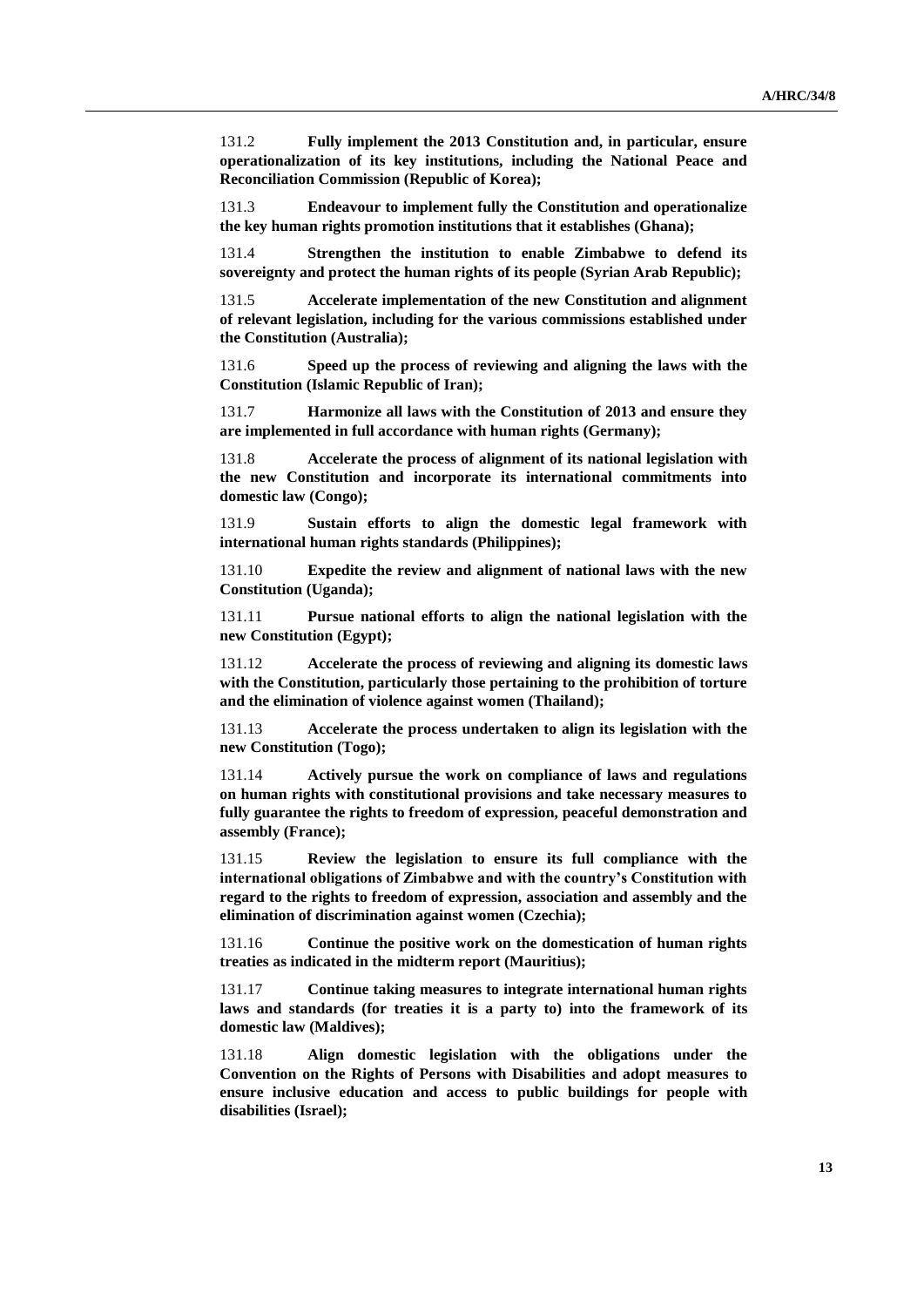131.19 **Review and align the laws of Zimbabwe to the 2013 Constitution, including in relation to section 61 on freedom of expression and freedom of the media, and ensure their implementation (Netherlands);**

131.20 **Update national legislation in line with its international commitments, especially with regard to gender equality, protection of the rights of the child and combating violence and forced marriage (Tunisia);**

131.21 **Fully incorporate the Convention on the Elimination of All Forms of Discrimination against Women into its domestic legal system (South Africa);**

131.22 **Amend all statutory and customary laws to establish the minimum age of marriage at 18 years and take concrete steps to implement this legislation, in line with the Convention on the Rights of the Child (Belgium);**

131.23 **Step up efforts towards the expansion of the mandate of and the provision of adequate resource to the national human rights institution (Philippines);**

131.24 **As previously recommended, provide the necessary resources and technical capacity for Zimbabwe's Human Rights Commission to function as provided for in the Constitution (Australia);**

131.25 **Ensure adequate means, both financial and material, for the Human Rights Commission and the National Peace and Reconciliation Commission to enable them to fully and effectively fulfil their mandates (Germany);**

131.26 **Take proper measures to ensure that the National Human Rights Commission is fully compliant with the Paris Principles (France);**

131.27 **Continue efforts to ensure the effective operation and full independence of the Human Rights Commission, in keeping with the Paris Principles (Djibouti);**

131.28 **Continue efforts towards the capacity-building of the national human rights institution (Ethiopia);**

131.29 **Accelerate efforts to ensure the full operationalization of the Zimbabwe Gender Commission (South Africa);**

131.30 **Take all necessary measures, including to ensure the full operationalization of the Zimbabwe Gender Commission, without delay, to ensure that women are not subjected to violence, including sexual violence (Sweden);**

131.31 **Take legislative measures to guarantee the independence of the National Peace and Reconciliation Commission and to ensure it is provided with the necessary powers and resources to effectively fulfil its constitutional mandate (Switzerland);**

131.32 **Further enhance the role of the National Peace and Reconciliation Commission (Tunisia);**

131.33 **Enhance the role of a national authority working on the promotion and respect of human rights (Egypt);**

131.34 **Establish a credible, independent electoral commission capable of registering eligible voters on a nationwide basis ahead of the 2018 elections (United States of America);**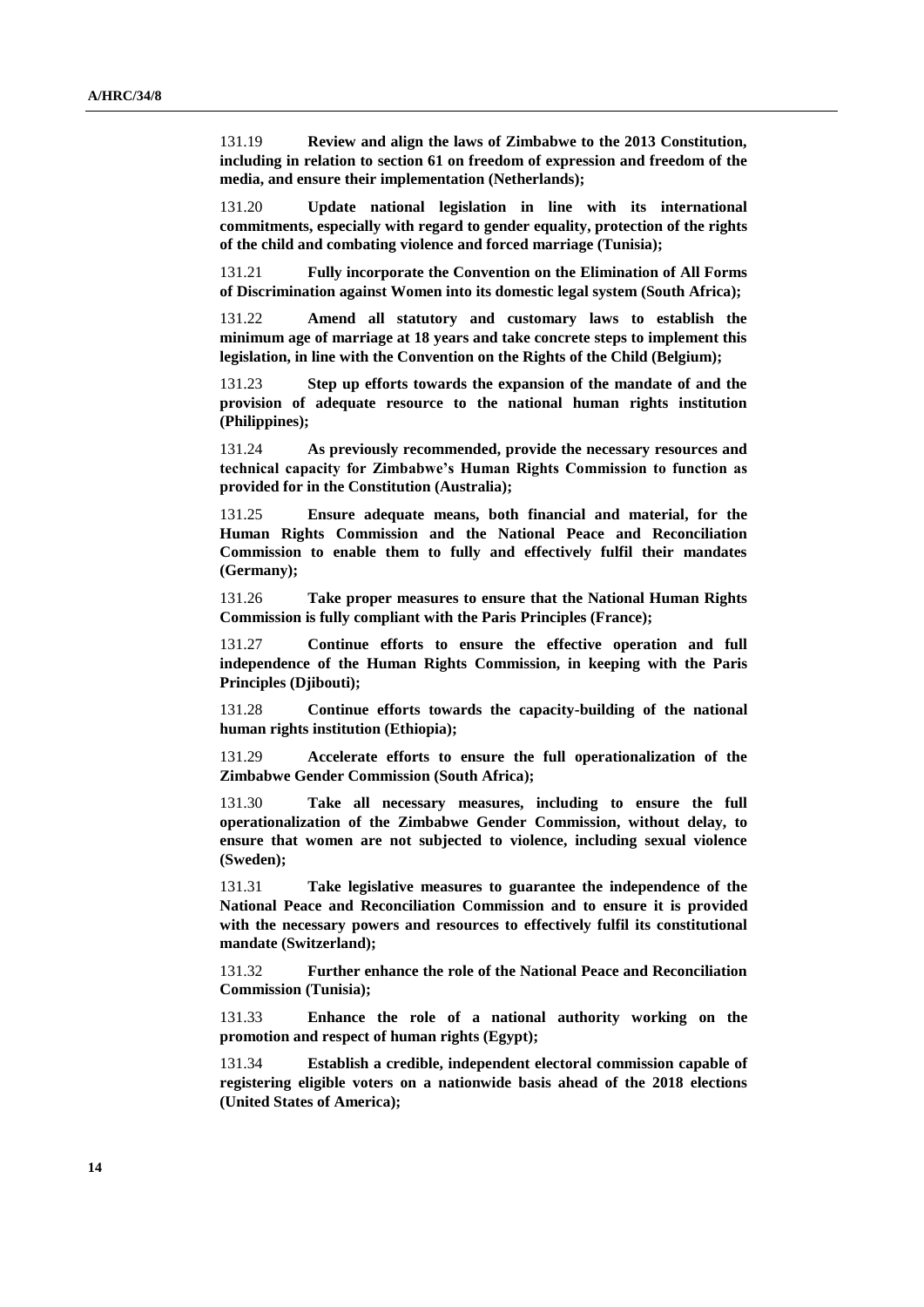131.35 **Continue to develop policies aimed at promoting and protecting human rights and realizing the welfare and development of the population (Syrian Arab Republic);**

131.36 **Strengthen further national information campaigns on rights and responsibilities (Togo);**

131.37 **Continue to mobilize resources and technical support to enhance the capacity to fulfil its human rights obligations (Nigeria);**

131.38 **Continue to implement policies for the development of its people under the Sustainable Development Goals, including measures taken for equal opportunities for women's participation in the economic development of the country (Pakistan);**

131.39 **Guarantee continuing awareness-raising on the Sustainable Development Goals, to make them part of the general culture (Syrian Arab Republic);**

131.40 **Continue to do what needs to be done to put together a national child rights policy (Ecuador);**

131.41 **Establish child protection systems in order to reduce the number of cases of maltreatment of children (Madagascar);**

131.42 **Continue efforts to align training programmes for all government officials with international human rights law and incorporate more training in child rights into professional development courses (Holy See);**

131.43 **Continue its efforts in human rights training and awarenessraising (Islamic Republic of Iran);**

131.44 **Continue its efforts in enhancing the capacity of law enforcement officials in the field of the rule of law and human rights through increasing training activities (Libya);**

131.45 **Allow the unimpeded ability of humanitarian agencies to deliver humanitarian assistance, including food aid, to all parts of the country (New Zealand);**

131.46 **Continue to promote dialogue with all States on the basis of mutual respect, sovereign equality, self-determination and the right of peoples to freely choose their own political, economic and social systems (Syrian Arab Republic);**

131.47 **Continue making efforts, with the support of the international community, to ensure that unilateral coercive measures imposed on the country are lifted (Cuba);**

131.48 **Cooperate closely with civil society in the follow-up to the universal periodic review (Norway);**

131.49 **Further strengthen its cooperation with human rights mechanisms, in particular the United Nations treaty bodies (Niger);**

131.50 **Submit its long-overdue reports to the relevant treaty body mechanisms (Sierra Leone);**

131.51 **Submit overdue reports to the human rights treaty bodies (Ghana);**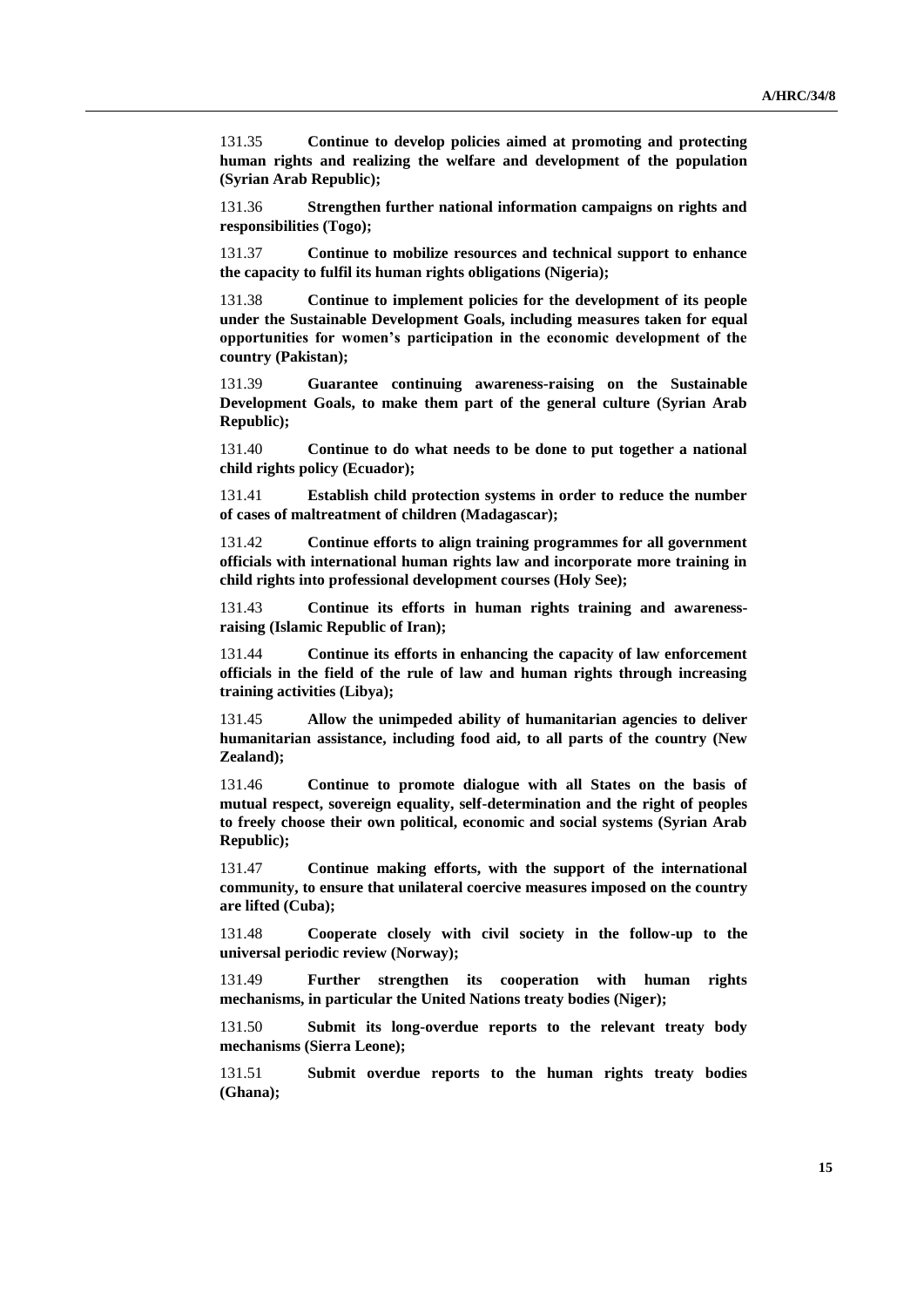131.52 **Continue efforts to strengthen gender equality (Syrian Arab Republic);**

131.53 **Continue to strengthen its policies and measures for the empowerment of women (Bangladesh);**

131.54 **Continue to develop policies to protect women's rights (Syrian Arab Republic);**

131.55 **Develop and implement the national gender policy in order to ensure that the principle of equal gender representation is respected (Ecuador);**

131.56 **Ensure more effective enforcement of policies and legislation to address discrimination against and marginalization of women, and take measures to promote equal access for boys and girls to basic education (Thailand);**

131.57 **Continue taking legislative action to eliminate the marginalization of women from socioeconomic and political spheres and strengthen mechanisms for protection against gender-based violence (Maldives);**

131.58 **Continue to address the marginalization and exclusion of women in the economic, social and political spheres, with special attention paid to eliminating the harmful practice of child marriage (Republic of Korea);**

131.59 **Set up a strategy to promote the rights of women to combat discrimination against women and girls, focusing in particular on matters such as early or forced marriage, sexual violence, equal access to education and equal access to land ownership, inter alia (Mexico);**

131.60 **Act swiftly to address issues of discrimination against girls in education, especially sexual abuse and harassment of girls in schools, as well as difficulties faced by children in rural areas in accessing education (Japan);**

131.61 **Continue to adopt measures to increase the rate of issuance of birth certificates, especially in rural areas and in low-income households (Turkey);**

131.62 **Increase prompt access to birth registration and public awareness for the same (Kenya);**

131.63 **Cease ungrounded arrests and detentions, as well as the excessive use of force, torture, intimidation and harassment, interference and antiprotest discrimination (Ukraine);**

131.64 **Investigate all cases of politically motivated violence, including the circumstances surrounding the disappearance of human rights defender Itai Dzamara, and ensure that those responsible are brought to justice (United States of America);**

131.65 **Strengthen the implementation measures taken to fight child labour (France);**

131.66 **Fully implement the constitutional provisions for the protection of the rights of the child in line with international standards, also in order to further reduce the practices of child, early and forced marriage (Italy);**

131.67 **Improve the protection of children, taking measures to prevent forced and early marriage, and eliminate child labour (Israel);**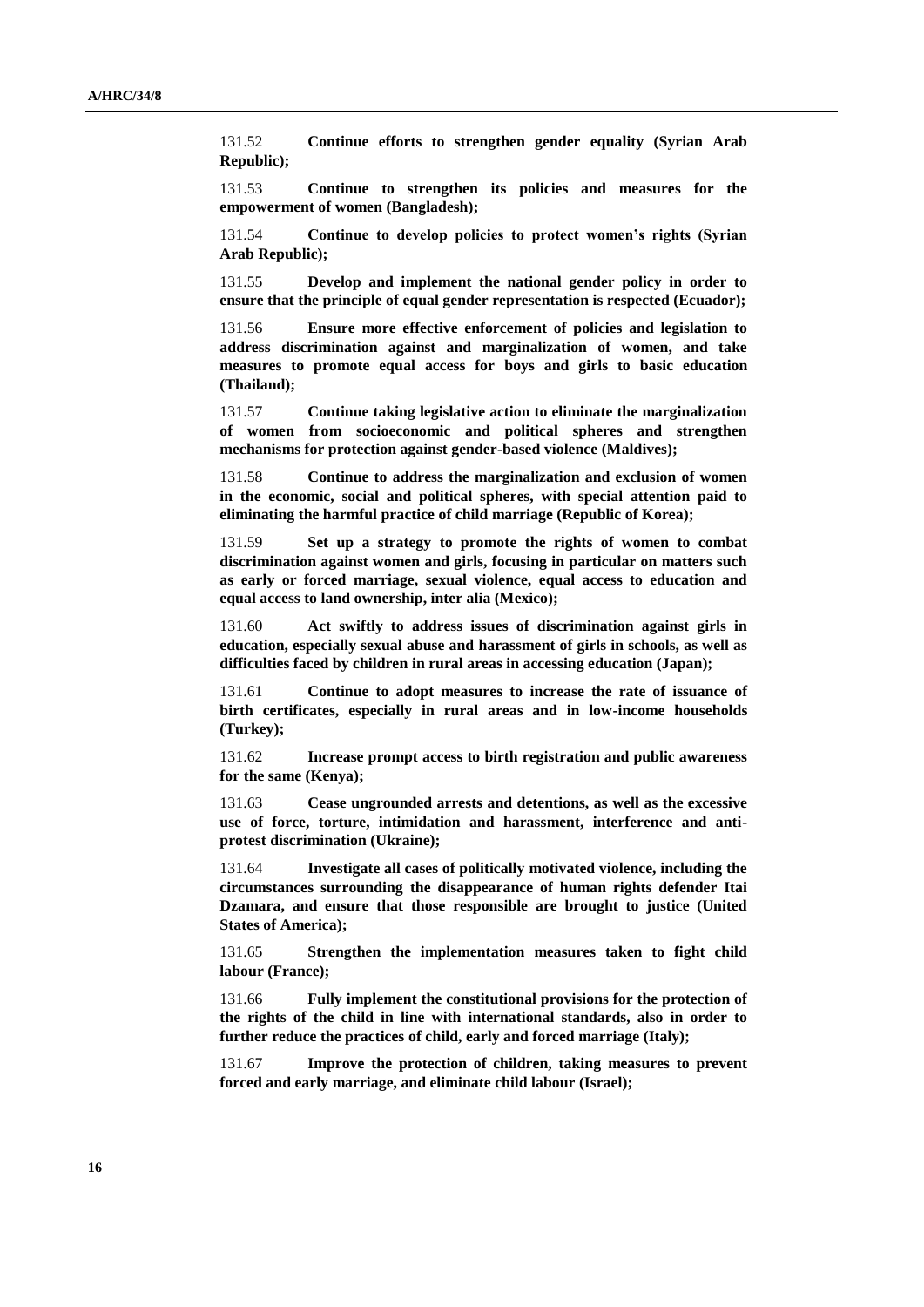131.68 **Amend all statutory and customary laws as soon as possible to establish the minimum age of marriage at 18 years, and create and implement a comprehensive national plan of action to combat the practice of child marriage and its root causes (Ireland);**

131.69 **Develop a national plan of action to stem the rise in the practice of child marriage (Madagascar);**

131.70 **Adopt measures to prevent and eradicate violence against women and girls, especially the adoption of legislation, the establishment of more shelters and the training of judges, prosecutors and police officers (Israel);**

131.71 **Adopt measures to prevent and eliminate all abuses of sexual violence against girls and women, ensuring that perpetrators are effectively held to account, including with full coordination of the Zimbabwe Gender Commission (Turkey);**

131.72 **Ensure victims of sexual and gender-based violence have access to social and legal support, and that perpetrators of sexual and gender-based violence are brought to justice (Canada);**

131.73 **Provide adequate assistance and protection to women who were victims of violence (Timor-Leste);**

131.74 **Ensure strict compliance with legal provisions pertaining to the minimum age for marriage, and also prevent and investigate cases of forced marriage, bringing perpetrators to justice and guaranteeing assistance to victims (Argentina);**

131.75 **Step up its efforts to improve detention conditions in prisons and in police holding cells (Burundi);**

131.76 **Step up efforts to improve prison conditions and police cells, in order to decongest prisons (Cuba);**

131.77 **Continue its efforts in combating human trafficking (Islamic Republic of Iran);**

131.78 **Continue its efforts to implement the national plan on antitrafficking and the Zimbabwe Agenda for Sustainable Socioeconomic Transformation 2013-2018 (Sudan);**

131.79 **Strengthen the interministerial committee to combat trafficking in persons to provide effective protection to victims of trafficking, particularly women and children (Belarus);**

131.80 **Provide training to judges, prosecutors, law enforcement officials, border guards and social workers in identifying and dealing with victims of trafficking and in anti-trafficking legislation (Israel);**

131.81 **Implement measures to strengthen the system of justice administration in order to ensure equal access and due process and to fight impunity (Chile);**

131.82 **Provide training for judges and prosecutors (Timor-Leste);**

131.83 **Train judges and prosecutors on laws related to violence against women and train police forces on the protocols to assist women victims of violence (Panama);**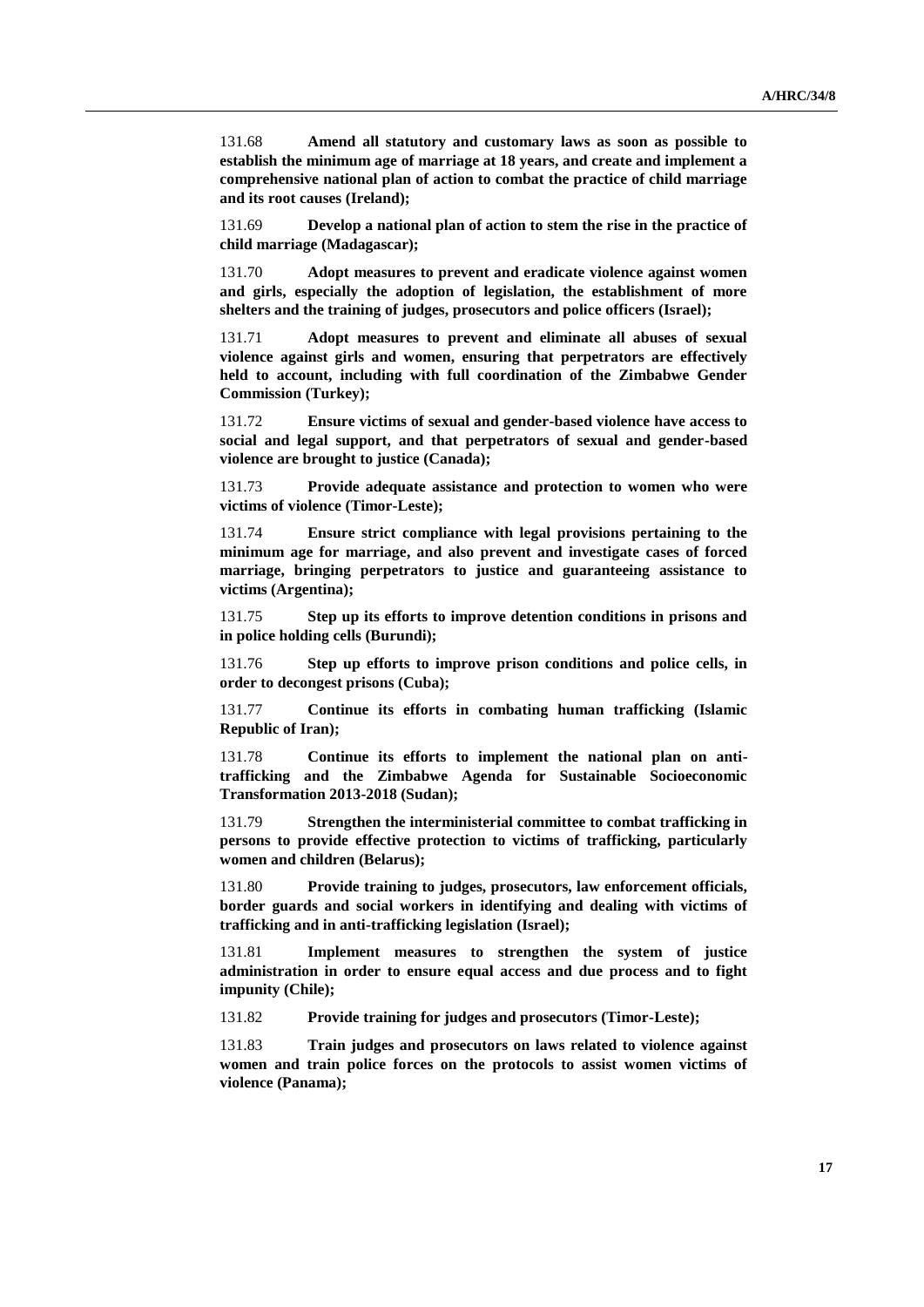131.84 **Ensure that all individuals who have been detained and charged with an offence are given a fair and impartial trial, while ensuring the independence of the judiciary (New Zealand);**

131.85 **Increase the age of criminal responsibility to match international standards (Sierra Leone);**

131.86 **Expand the successful pretrial diversion programme for juvenile offenders from the existing five provinces to 10 (South Africa);**

131.87 **Take further measures to improve citizens' access to justice (Togo);**

131.88 **Guarantee full enjoyment of the right of freedom of expression and association (Ukraine);**

131.89 **Adopt measures that guarantee the rights of citizens to peaceful demonstration and freedom of expression (Chile);**

131.90 **Guarantee the free exercise of the right to demonstrate, recognized in section 59 of the 2013 Constitution (Spain);**

131.91 **Comply with its obligations with respect to the right to freedom of expression and information (Uruguay);**

131.92 **Continue to strengthen the implementation of laws and policies on freedom of expression and assembly (Botswana);**

131.93 **Continue to take measures to ensure freedom of the media and press freedom (Namibia);**

131.94 **Take concrete steps to create and maintain a safe and enabling environment for human rights defenders (Norway);**

131.95 **Review existing legislation in order to enhance the exercise of the freedom of assembly and of the press (Italy);**

131.96 **Take concrete and immediate legislative measures to ensure the free, informed and safe participation of citizens in the electoral process in keeping with its Constitution and the Principles and Guidelines Governing Democratic Elections of the Southern African Development Community (Switzerland);**

131.97 **Ensure that violence directed against political activists, regardless of political affiliation, and human rights defenders will not be tolerated and that perpetrators will be held accountable in accordance with the law (Sweden);**

131.98 **Continue its efforts to promote sustainable economic and social development and to improve the living standards in the country (China);**

131.99 **Strengthen the implementation of the Zimbabwe Agenda for Sustainable Socioeconomic Transformation (Angola);**

131.100 **Continue consolidating its social programmes and strengthening its successful education policy (Bolivarian Republic of Venezuela);**

131.101 **Undertake efforts as set out in the Sustainable Development Goals, especially those related to poverty, education, health, housing and water and sanitation (Bangladesh);**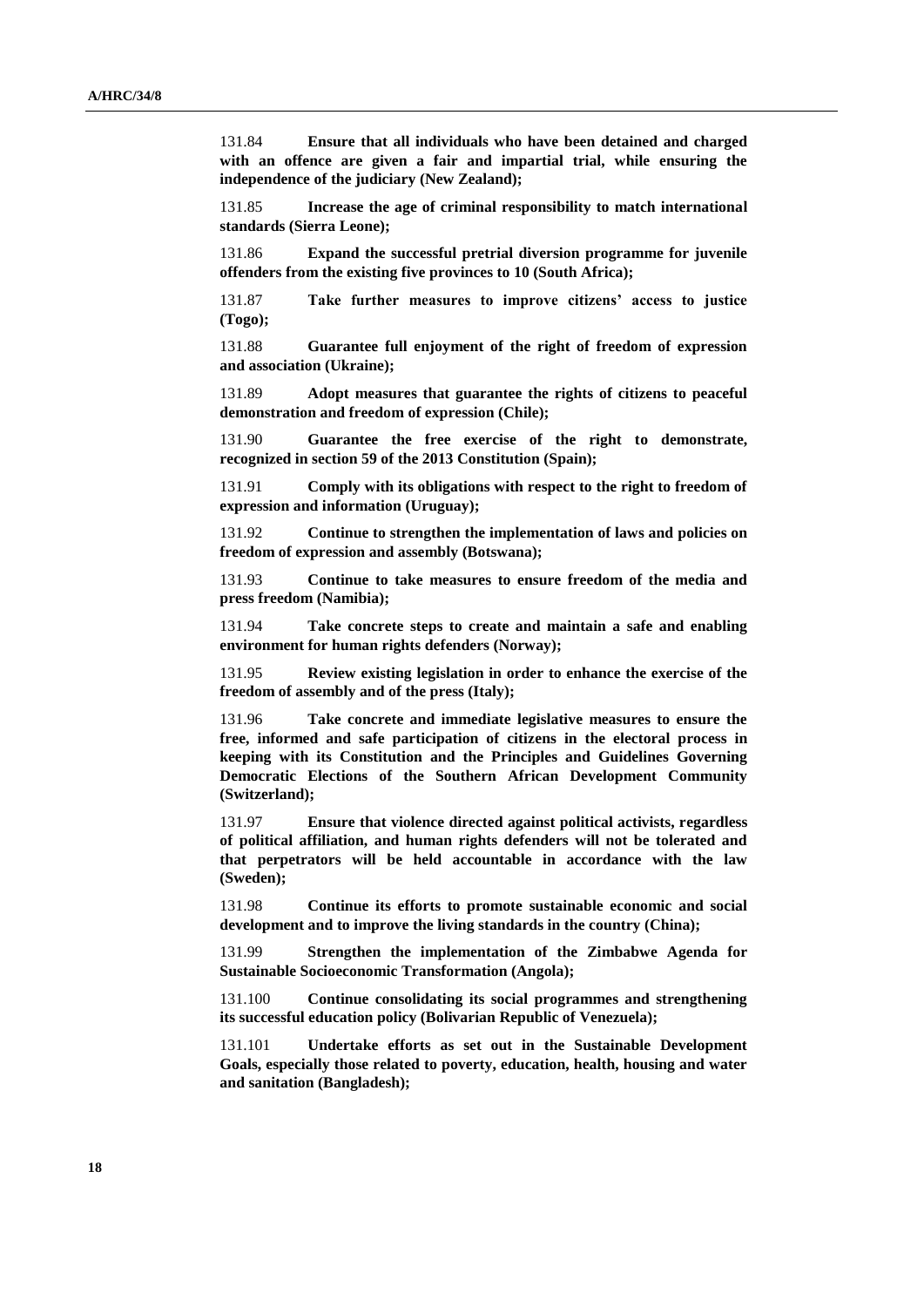131.102 **Develop an effective national strategy to address poverty, social security and health (Uganda);**

131.103 **Continue its endeavours for development and poverty alleviation throughout the country (Islamic Republic of Iran);**

131.104 **Ensure the allocation of sufficient resources for the implementation of the food security policy (Uganda);**

131.105 **Enhance social protection to ensure the delivery of food assistance and address malnutrition (New Zealand);**

131.106 **Continue to take agricultural productivity measures to ensure food security in the country (Ethiopia);**

131.107 **Implement measures to ensure that food agenda against famine caused by drought is distributed fairly, focusing especially on vulnerable people (Chile);**

131.108 **Continue to ensure, through an ongoing campaign or strategy, access to food and to education for all children, including children with disabilities, children who live on the street, orphans and children living in rural areas (Mexico);**

131.109 **Develop a strategy or a national plan for the deinstitutionalization of children from residential care institutions to foster families (Serbia);**

131.110 **Develop a comprehensive strategy for children in street situations, using a child-rights approach and addressing both prevention and response (Serbia);**

131.111 **Implement effectively the human rights to drinking water and sanitation as embodied in the Constitution (Spain);**

131.112 **Take effective measures to reduce and combat malaria, HIV/AIDS and tuberculosis (Angola);**

131.113 **Continue efforts in combating the HIV/AIDS epidemic in the country (United Republic of Tanzania);**

131.114 **Continue efforts to combat diseases, including malaria and HIV/AIDS, by investing in pharmaceutical research and public access to treatment options (Maldives);**

131.115 **Strengthen children's access to health services, particularly as regards HIV/AIDS, malaria and tuberculosis (Algeria);**

131.116 **Develop a long-term plan to keep health personnel skilled and establish permanent training on this matter (Panama);**

131.117 **Develop and operationalize a comprehensive strategy on preventing maternal, neonatal and child mortality (Botswana);**

131.118 **Strengthen efforts to increase women's access to health-care facilities and medical assistance in order to address the prevailing high maternal mortality rate (Ghana);**

131.119 **Continue to take further measures to enhance health-care services, especially for women and children (Myanmar);**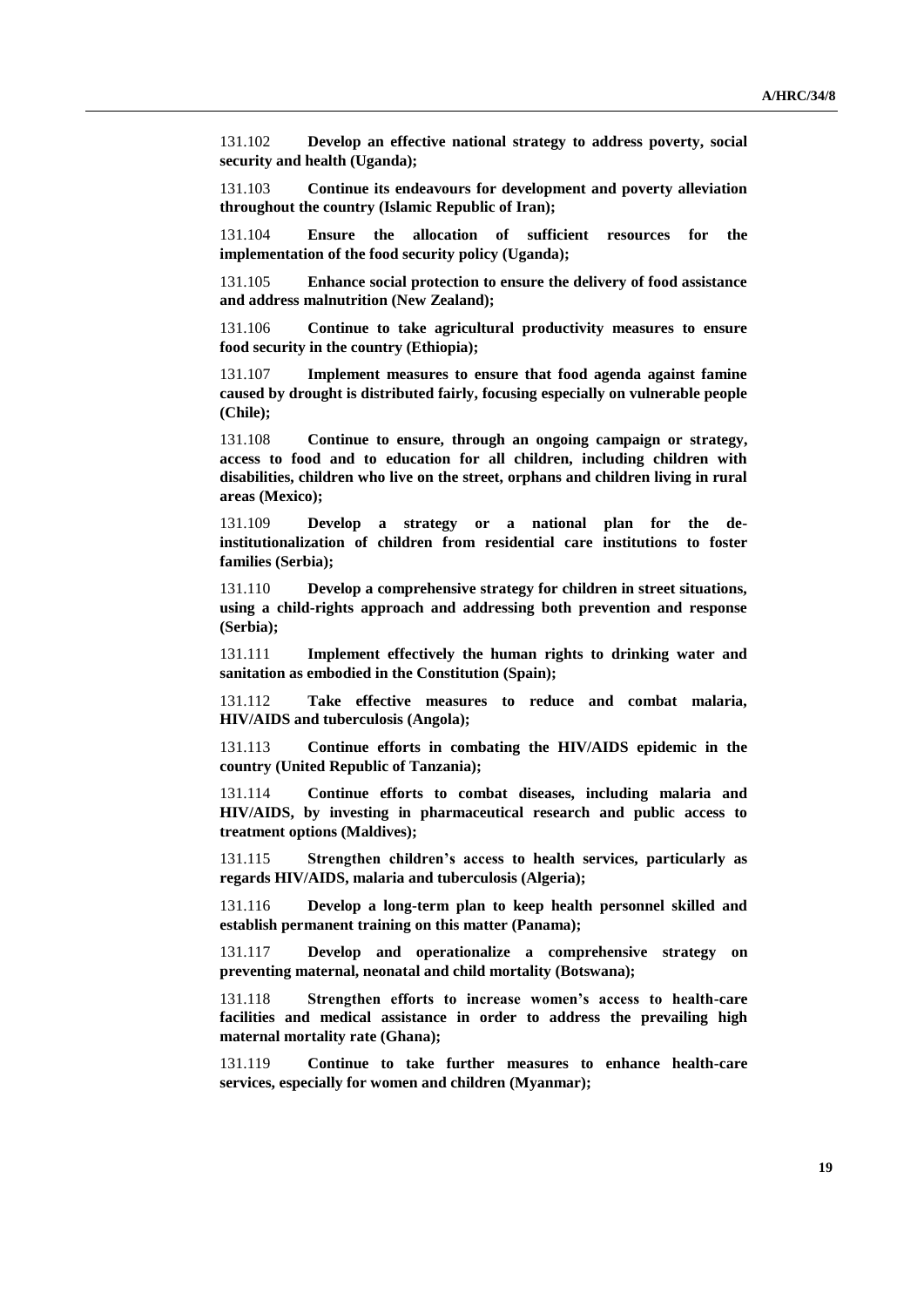131.120 **Upgrade primary and secondary health-care infrastructure and increase budgetary allocations to the Ministry of Health and Child Care in line with regional and international obligations (Kenya);**

131.121 **Strengthen its efforts for realizing full immunization in cooperation with the relevant United Nations agencies (Democratic People's Republic of Korea);**

131.122 **Promote the right to education, inter alia, through combating the challenges of access to schools (Armenia);**

131.123 **Eliminate all barriers to students' access to education in all provinces (Kenya);**

131.124 **Strengthen national mechanisms to allow children's access to education and health services, specifically in rural areas (Morocco);**

131.125 **Ensure the allocation of sufficient resources to increase the quality of education, including for improving schools' infrastructure (Turkey);**

131.126 **Continue working with its development partners to invest in the education sector (South Sudan);**

131.127 **Take further steps to provide access to education for all children (Democratic People's Republic of Korea);**

131.128 **Continue to focus on the issue of education to ensure inclusive, high-quality, accessible education for all (Belarus);**

131.129 **Further develop its education system, including through the improvement of access to education for persons with disabilities and other vulnerable groups (China);**

131.130 **Incorporate into the education system a human rights-based strategy which is inclusive of children with disabilities (Panama);**

131.131 **Ensure a free and compulsory primary education by implementing the Education Act (Slovenia);**

131.132 **Continue strengthening the programme on primary education and ensure full school attendance by children deprived of education at the primary and secondary levels (Iraq);**

131.133 **Promote the rights of persons with disabilities (Algeria);**

131.134 **Strengthen social inclusion measures, in particular for persons with physical disabilities (Angola);**

131.135 **Continue efforts in accordance with the Zimbabwe Agenda for Sustainable Socioeconomic Transformation for the period October 2013- December 2018, which provides for a harnessing of the maximum benefit from the national natural resources in order to strengthen food security, eliminate poverty, extend social coverage and restore the infrastructure (Russian Federation);**

131.136 **Support partnerships, particularly with the private sector, for the implementation of the Zimbabwe Agenda for Sustainable Socioeconomic Transformation (Morocco);**

131.137 **Accelerate activities for implementation of the Agenda for Sustainable Socioeconomic Transformation (Islamic Republic of Iran);**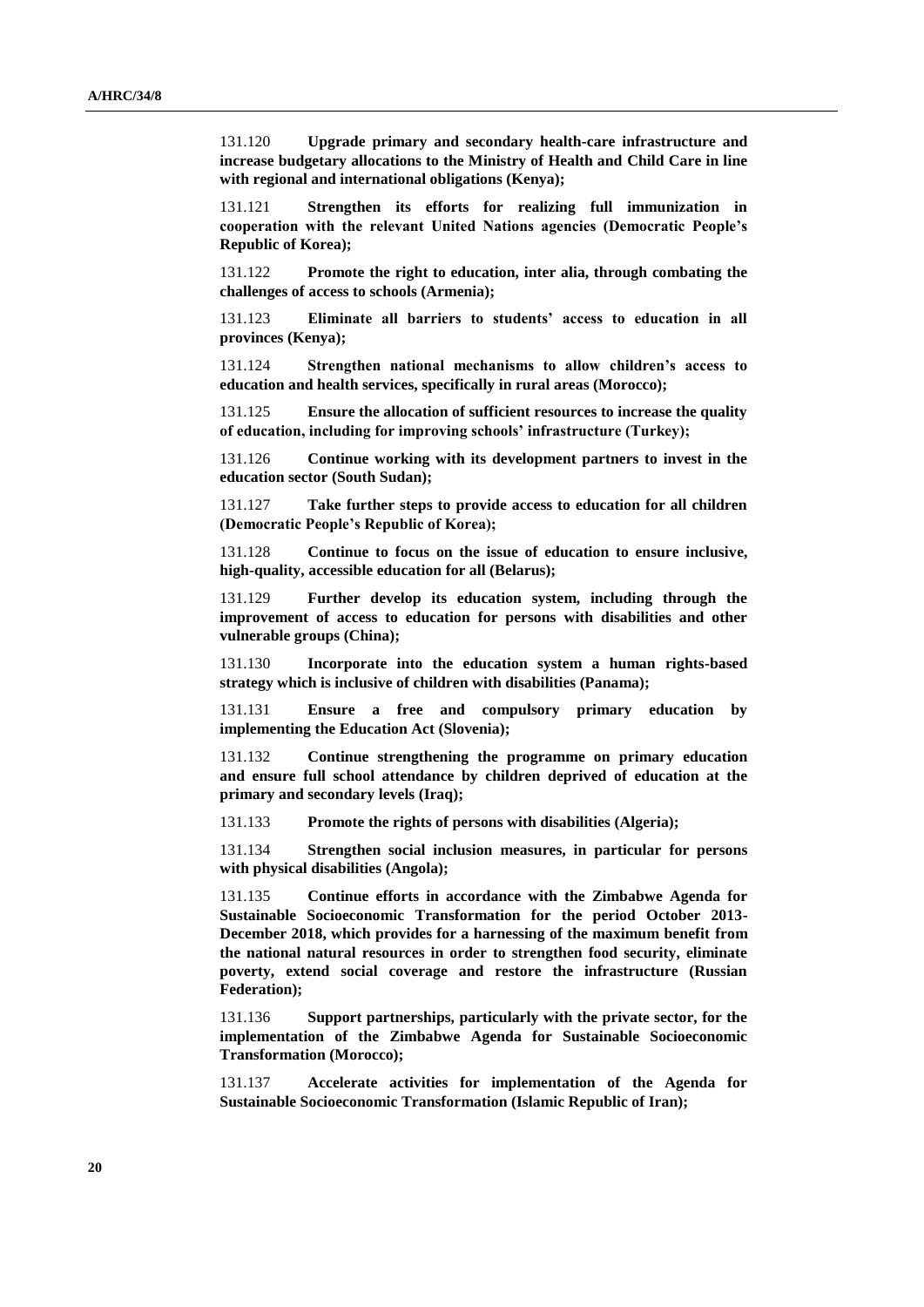131.138 **Work closely with the international community in the humanitarian response to the ongoing drought and to ensure that humanitarian aid is distributed in a non-political, non-discriminatory manner (Norway);**

131.139 **Continue efforts to implement the Zimbabwe Agenda for Sustainable Socioeconomic Transformation, in order to improve economic development and to enhance peace and security (Holy See);**

131.140 **Take steps to promote economic growth with a more equitable distribution of resources, to ensure social and economic rights for all (Norway);**

131.141 **Continue to strengthen efforts to fight corruption (United Republic of Tanzania);**

131.142 **Continue efforts in collecting taxes (United Republic of Tanzania).**

132. **The following recommendations will be examined by Zimbabwe, which will provide responses in due time, but no later than the thirty-fourth session of the Human Rights Council.**

132.1 **Ratify the international human rights treaties to which the country is not yet a party, including the Convention against Torture and its Optional Protocol, and the International Convention for the Protection of All Persons from Enforced Disappearance (Brazil);**

132.2 **Ratify other human rights conventions, particularly the Convention against Torture and the International Convention on the Protection of the Rights of All Migrant Workers and Members of Their Families (Congo);**

132.3 **Consider ratification of the Convention against Torture (Indonesia);**

132.4 **Ratify the Convention against Torture (Netherlands);**

132.5 **Ratify the Convention against Torture (Montenegro);**

132.6 **Ratify the Convention against Torture (Senegal);**

132.7 **Ratify the Convention against Torture (Timor-Leste);**

132.8 **Ratify the Convention against Torture (Costa Rica);**

132.9 **Ratify the Convention against Torture (Czechia);**

132.10 **Ratify the Convention against Torture (Djibouti);**

132.11 **Ratify the Convention against Torture without delay (Sweden);**

132.12 **Consider accession to the Convention against Torture (Namibia);**

132.13 **Fully respect the spirit and letter of the 2013 Constitution, and ratify the Convention against Torture (United Kingdom of Great Britain and Northern Ireland);**

132.14 **Ratify the Convention against Torture and its Optional Protocol and incorporate it into domestic law, in line with the new Constitution (Kenya);**

132.15 **Sign and ratify the Convention against Torture (Italy);**

132.16 **Intensify efforts to ratify the Convention against Torture (Denmark);**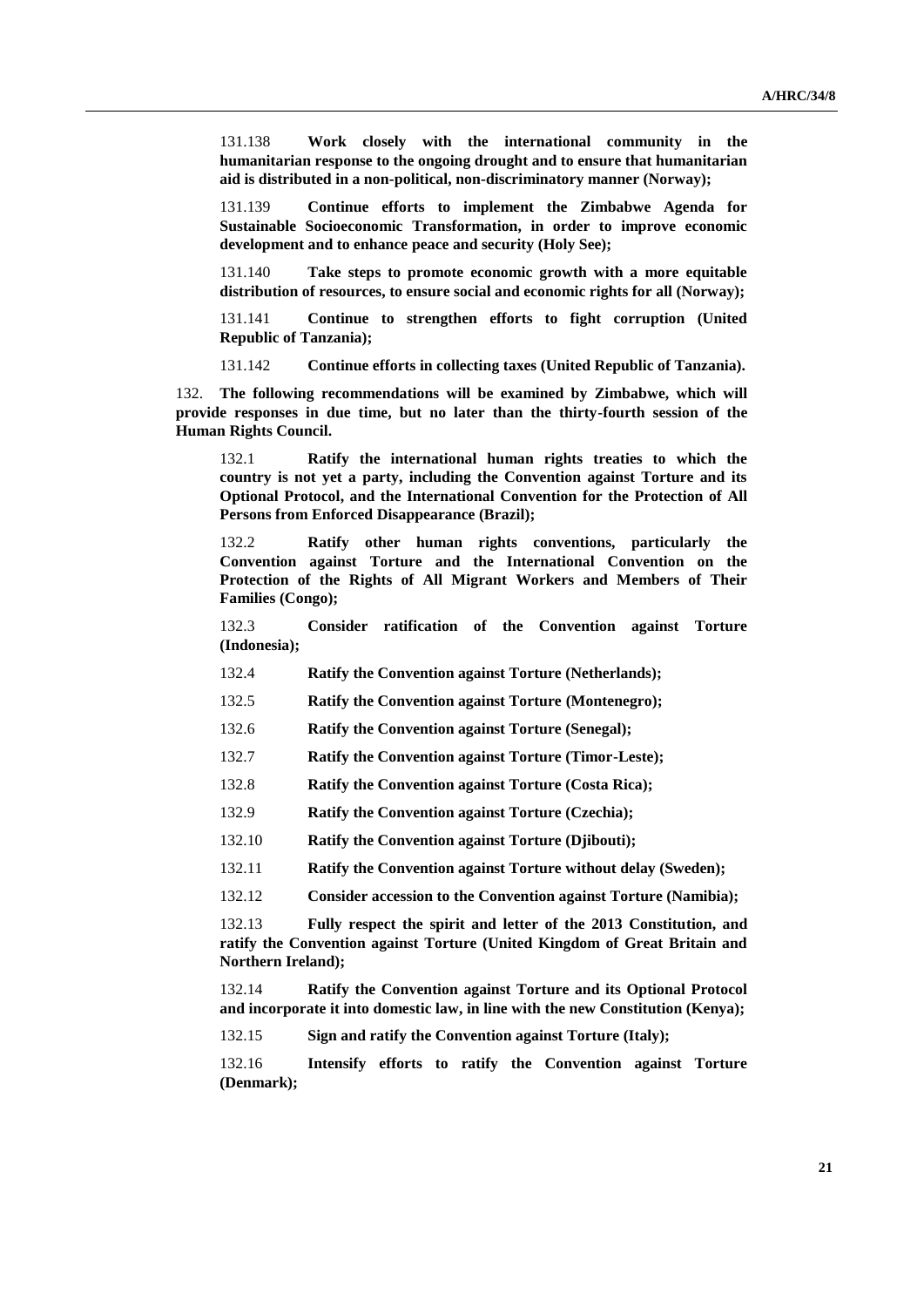132.17 **Speed up the process to ratify the Convention against Torture and the Optional Protocol thereto (Chile);**

132.18 **Ratify the Convention against Torture and typify torture as a crime by modifying its Criminal Code (Spain);**

132.19 **Ratify the Convention against Torture (Rwanda);**

132.20 **Ratify the Optional Protocol to the Convention against Torture (Rwanda);**

132.21 **Ratify the Convention against Torture as well as its Optional Protocol (Zambia);**

132.22 **As previously recommended, ratify the Convention against Torture and its Optional Protocol, implement its standards into national law and take immediate and concrete actions against the practice of torture by State officials (Germany);**

132.23 **Ratify promptly the Convention against Torture (Guatemala);**

132.24 **Ratify the Optional Protocol to the Convention against Torture (Guatemala);**

132.25 **Ratify the International Convention on the Protection of the Rights of All Migrant Workers and Members of Their Families (Guatemala);**

132.26 **Ratify the Optional Protocol to the Convention on the Elimination of All Forms of Discrimination against Women (Guatemala);**

132.27 **Accept, ratify or accede, as appropriate, to the Convention against Torture (Uruguay);**

132.28 **Ratify or accede to, as appropriate, the Second Optional Protocol to the International Covenant on Civil and Political Rights, aiming at the abolition of the death penalty (Uruguay);**

132.29 **Accept, ratify to or accede, as appropriate, the Optional Protocol to the International Covenant on Economic, Social and Cultural Rights (Uruguay);**

132.30 **Accept, ratify to or accede, as appropriate, the International Convention for the Protection of All Persons from Enforced Disappearance (Uruguay);**

132.31 **Take all institutional measures required to accede to the Convention against Torture (France);**

132.32 **Take all institutional measures required to accede to the International Convention for the Protection of All Persons from Enforced Disappearance (France);**

132.33 **Ratify the core international human rights instruments, including the Convention against Torture, the Convention on the Rights of Persons with Disabilities, all Optional Protocols to the Convention on the Rights of the Child, the Protocol to Prevent, Suppress and Punish Trafficking in Persons, especially Women and Children, supplementing the United Nations Convention against Transnational Organized Crime, and the First Optional Protocol to the International Covenant on Civil and Political Rights, and incorporate them into its national legislation (Slovenia);**

132.34 **Ratify the Convention against Torture (Sierra Leone);**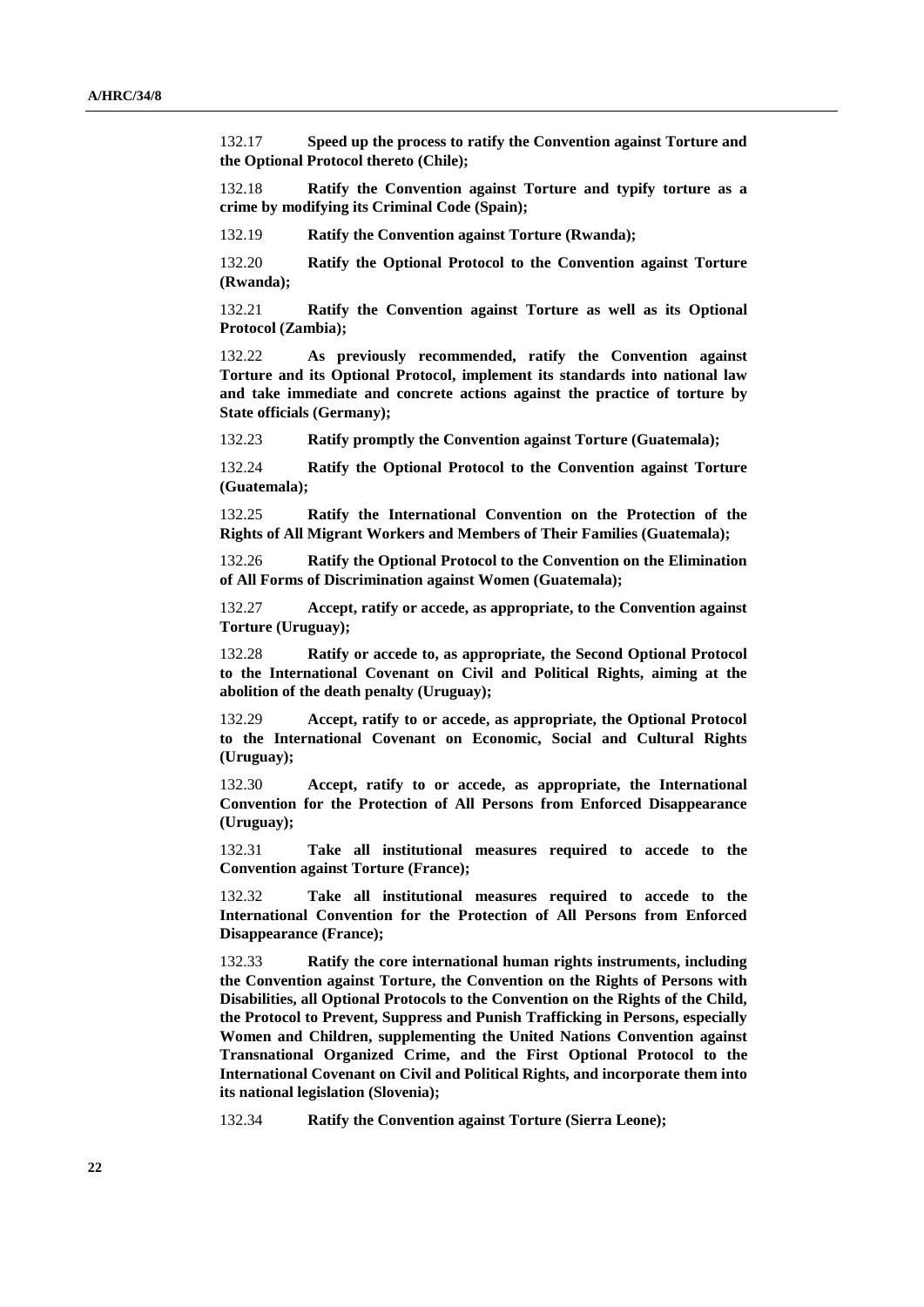132.35 **Ratify the International Convention on the Protection of the Rights of All Migrant Workers and Members of Their Families (Sierra Leone);**

132.36 **Ratify the International Convention for the Protection of All Persons from Enforced Disappearance (Sierra Leone);**

132.37 **Proceed with the early conclusion of the International Convention for the Protection of All Persons from Enforced Disappearance (Japan);**

132.38 **Proceed with the early conclusion of the Convention against Torture (Japan);**

132.39 **Issue standing invitations to the special procedures for their country visits (Japan);**

132.40 **Ratify the International Convention on the Protection of the Rights of All Migrant Workers and Members of Their Families (Ghana);**

132.41 **Ratify the International Convention for the Protection of All Persons from Enforced Disappearance (Ghana);**

132.42 **Ratify the Convention against Torture (Ghana);**

132.43 **Consider ratification of the International Convention on the Protection of the Rights of All Migrant Workers and Members of Their Families (Indonesia);**

132.44 **Ratify the International Covenant on Civil and Political Rights and its protocols (Portugal);**

132.45 **Ratify the Convention against Torture, as well as its Optional Protocol (Portugal);**

132.46 **Ratify the Optional Protocol to the International Covenant on Economic, Social and Cultural Rights (Portugal);**

132.47 **Ratify the Second Optional Protocol to the International Covenant on Civil and Political Rights, aiming at the abolition of the death penalty (Montenegro);**

132.48 **Ratify the Convention against Torture and the Second Optional Protocol to the International Covenant on Civil and Political Rights (New Zealand);**

132.49 **Ratify the Second Optional Protocol to the International Covenant on Civil and Political Rights, aiming at the abolition of the death penalty (Rwanda);**

132.50 **Sign and ratify the two Optional Protocols to the International Covenant on Civil and Political Rights (Turkey);**

132.51 **Sign and ratify the Convention against Torture (Turkey);**

132.52 **Sign and ratify the Optional Protocol to the Convention against Torture (Turkey);**

132.53 **Ratify the International Convention for the Protection of all Persons from Enforced Disappearance (Netherlands);**

132.54 **Ratify the International Convention for the Protection of All Persons from Enforced Disappearance (Senegal);**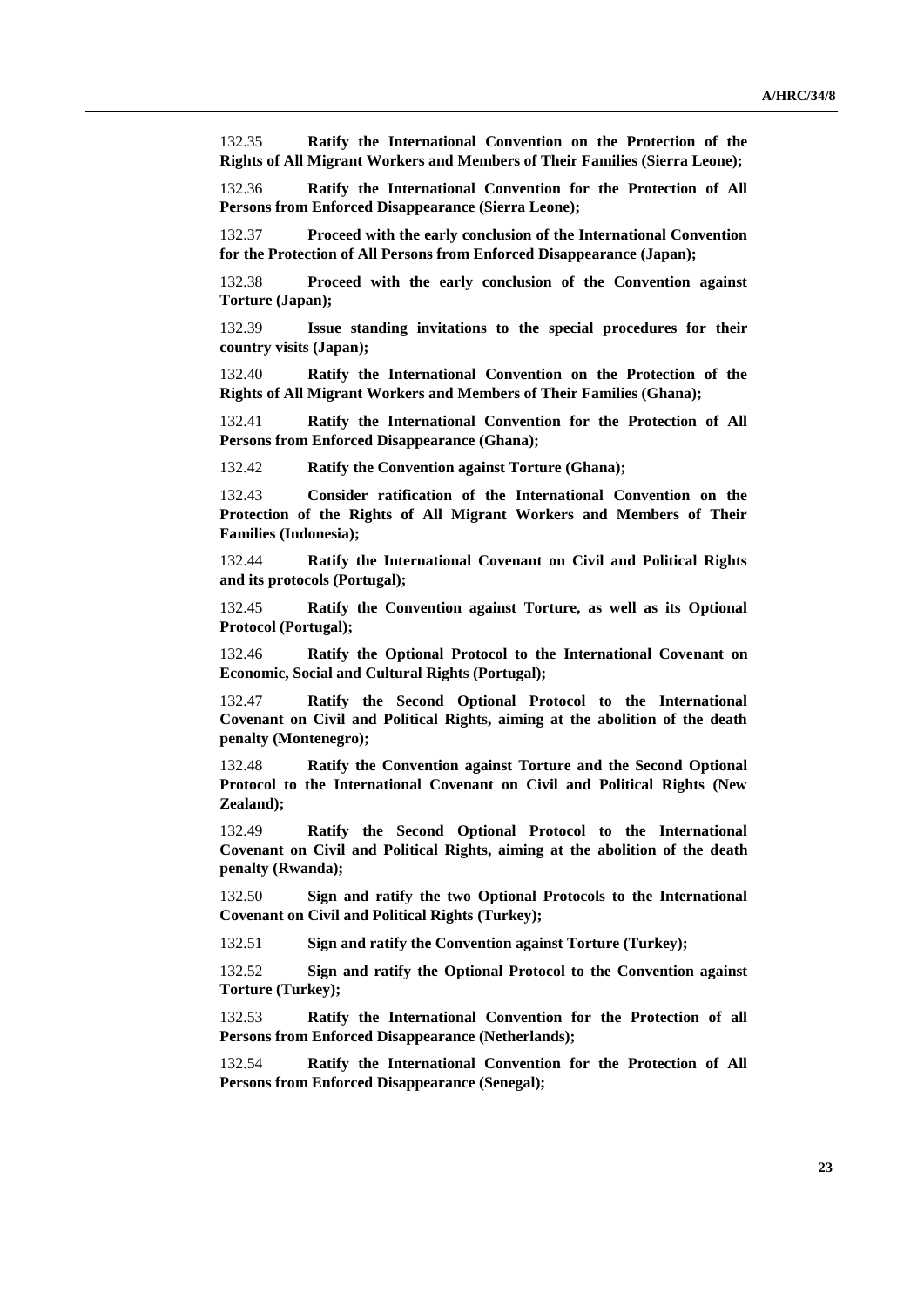132.55 **Ratify the International Convention for the Protection of All Persons from Enforced Disappearance (Costa Rica);**

132.56 **Ratify the International Convention for the Protection of All Persons from Enforced Disappearance (Djibouti);**

132.57 **Consider ratifying the International Convention on the Protection of the Rights of All Migrant Workers and Members of Their Families (Philippines);**

132.58 **Consider ratifying the International Labour Organization Domestic Workers Convention, 2011 (No. 189) (Philippines);**

132.59 **Ratify the Optional Protocol to the Convention on the Elimination of All Forms of Discrimination against Women (Spain);**

132.60 **Ratify the Optional Protocol to the Convention on the Elimination of All Forms of Discrimination against Women (Costa Rica);**

132.61 **Ratify the Optional Protocol to the Convention on the Elimination of All Forms of Discrimination against Women (Djibouti);**

132.62 **Ensure that its legislation is in line with the new Constitution and the rights concerning freedom of expression and freedom of media therein, repeal the Access to Information and Protection of Privacy Act and the Public Order and Security Act, and license independent broadcasters (Sweden);**

132.63 **Review and update the Public Order and Security Act and the Private Voluntary Organizations Act to be in line with international human rights standards (Norway);**

132.64 **Immediately publish a timeline ensuring that legislation, including the Public Order and Security Act, the Access to Information and Protection of Privacy Act and relevant electoral legislation, will be aligned with the Constitution before the end of the eighth session of Parliament (United Kingdom of Great Britain and Northern Ireland);**

132.65 **Amend all discriminatory provisions and administrative regulations relating to family, marriage and divorce (Belgium);**

132.66 **Amend the draft computer crime and cybercrime bill and the Public Order and Security Act so as to align them with the 2013 Constitution (Australia);**

132.67 **Ensure that the national human rights commission is given financial autonomy as well as independence for its mandate, immunity and designation of its members, according to the Paris Principles (Costa Rica);**

132.68 **Guarantee the independence of the Human Rights Commission of Zimbabwe as far as the following are concerned: funding, mandate, immunity and appointment of commission members, all this in accordance with the Paris Principles (Guatemala);**

132.69 **Ensure that humanitarian agencies can operate in all parts of the country without undue restrictions (Republic of Korea);**

132.70 **Extend an open and standing invitation to the mandate holders of the United Nations special procedures (Guatemala);**

132.71 **Extend a standing invitation to the Human Rights Council special procedures (Portugal);**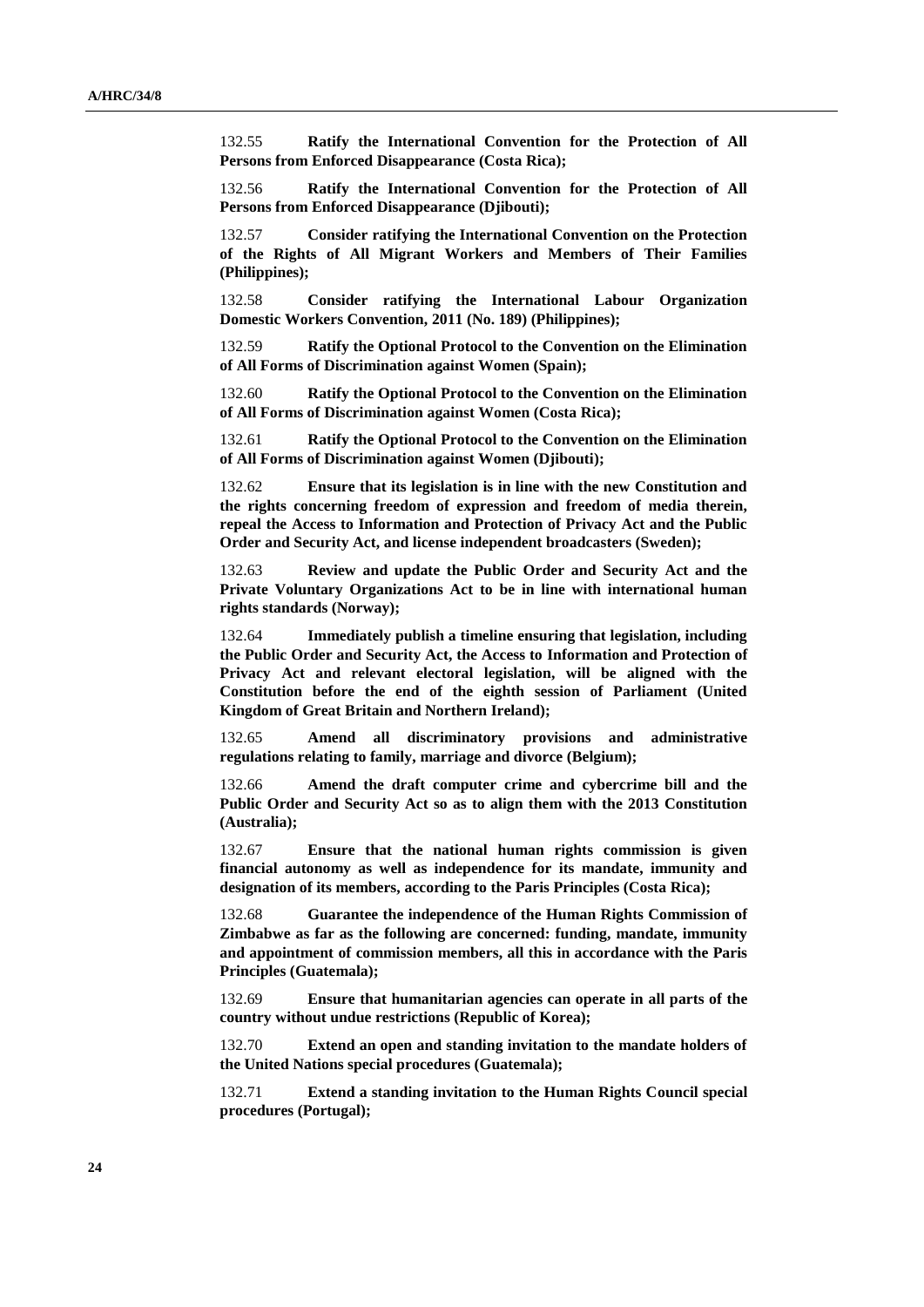132.72 **Extend a standing invitation to the special procedures (Turkey);**

132.73 **Issue a standing invitation to the special procedures (Congo);**

132.74 **Issue standing invitations to all special procedure mandate holders (Ghana);**

132.75 **Consider issuing a standing invitation to the United Nations human rights special procedures (Rwanda);**

132.76 **Allow, before its next review, unhindered access to the country by all special procedures of the Human Rights Council who request a visit (Czechia);**

132.77 **Cooperate with the special procedure mandate holders of the Human Rights Council by responding positively to their requests for visits (Sierra Leone);**

132.78 **Reinforce policies to ensure that all children born in Zimbabwe, regardless of their parents' origins, are issued with birth certificates (Holy See);**

132.79 **Consider amending the existing legislation to ensure that all children born in Zimbabwe, regardless of their parents' origin, are issued with birth certificates and ensure the paternity rights of children born out of wedlock (Namibia);**

132.80 **Scale up efforts to ensure that all children are issued with a birth certificate (Mexico);**

132.81 **Provide access to free, quality health-care services for all children; abolish corporal punishment in all settings; and strengthen child protection systems in full compliance with international human rights obligations, including through the implementation of national child protection programmes by December 2018 (Slovenia);**

132.82 **Abolish the death penalty in domestic law for all crimes, adopt an immediate official moratorium on executions and commute without delay all death sentences into prison sentences (Uruguay);**

132.83 **Abolish the death penalty in national legislation for all crimes (Belgium);**

132.84 **Establish a moratorium on the death penalty with a view to fully abolishing it both in practice and in law, for all cases and under all circumstances (Portugal);**

132.85 **Adopt a moratorium on the death penalty, as a first step towards its complete and full abolition (France);**

132.86 **Establish an official moratorium on executions and ratify the Second Optional Protocol to the International Covenant on Civil and Political Rights with a view to abolishing the death penalty (Slovenia);**

132.87 **Establish a formal moratorium on the death penalty with a view to ratifying the Second Optional Protocol to the International Covenant on Civil and Political Rights (Australia);**

132.88 **Advance towards the abolition of capital punishment by decreeing a de jure moratorium (Spain);**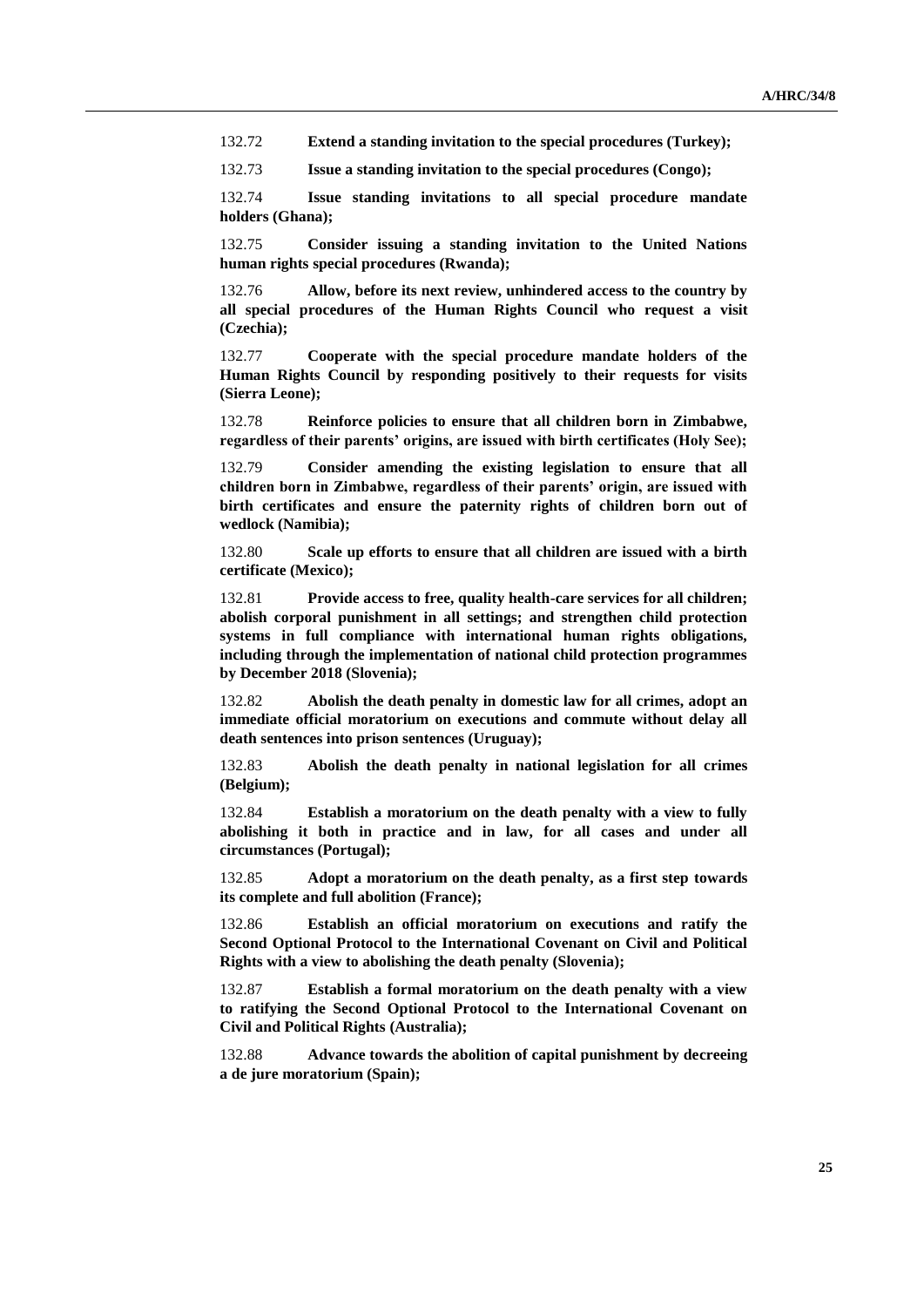132.89 **Immediately adopt policies to guide the equitable use of the performance and accountability systems of the State justice institutions (Denmark);**

132.90 **Repeal and amend legislation that infringes on the right to freedom of expression in line with the international obligations and Constitution of Zimbabwe, such as the Criminal Law (Codification and Reform) Act and the Public Order and Security Act (New Zealand);**

132.91 **Repeal or significantly reform laws that may have the effect of unduly restricting freedom of expression and the right to peaceful assembly, which include the Public Order and Security Act, the computer crime and cybercrime bill and police bans on protests (United States of America);**

132.92 **Ensure that upcoming legislation will not limit citizens' rights to engage in free and private exchanges of information on social media (Norway);**

132.93 **Make efforts to promote free and unbiased local media, including by removing restrictions on local radio broadcasts (Norway);**

132.94 **Protect civil society actors, including human rights organizations, against any harassment or persecution, including arbitrary arrest or enforced disappearance, and improve the legal framework so that it encourages and facilitates the operation of non-governmental organizations (Czechia);**

132.95 **End human rights violations and abuses against civil society, the media and political opposition; repeal the ban on public demonstrations; and ensure individuals are able to exercise their rights to freedom of expression, association and peaceful assembly, free from intimidation and harassment (Canada);**

132.96 **That the protections guaranteed by the Constitution be implemented, that a safe and enabling environment for civil society be created in law and practice and that the Government facilitate a visit by the Special Rapporteur on the situation of human rights defenders (Ireland);**

132.97 **Guarantee freedom of assembly and association, including through immediate alignment of national legislation, in particular the Public Order and Security Act, with international standards (Denmark);**

132.98 **As previously recommended, amend existing rules for the security forces, including the Public Order and Security Act, to ensure that the rights to peaceful assembly, freedom of association and freedom of the press can be exercised (Germany);**

132.99 **Promote and disseminate the United Nations declaration on human rights defenders and adopt national legislation for its effective implementation; investigate threats, attacks and intimidations against human rights defenders and ensure their protection (Uruguay);**

132.100 **Enact specific laws and policies in order to protect human rights defenders (Ukraine).**

133. **The recommendations below did not enjoy the support of Zimbabwe and have been noted.**

133.1 **Consider ratifying the Rome Statute of the International Criminal Court (Italy);**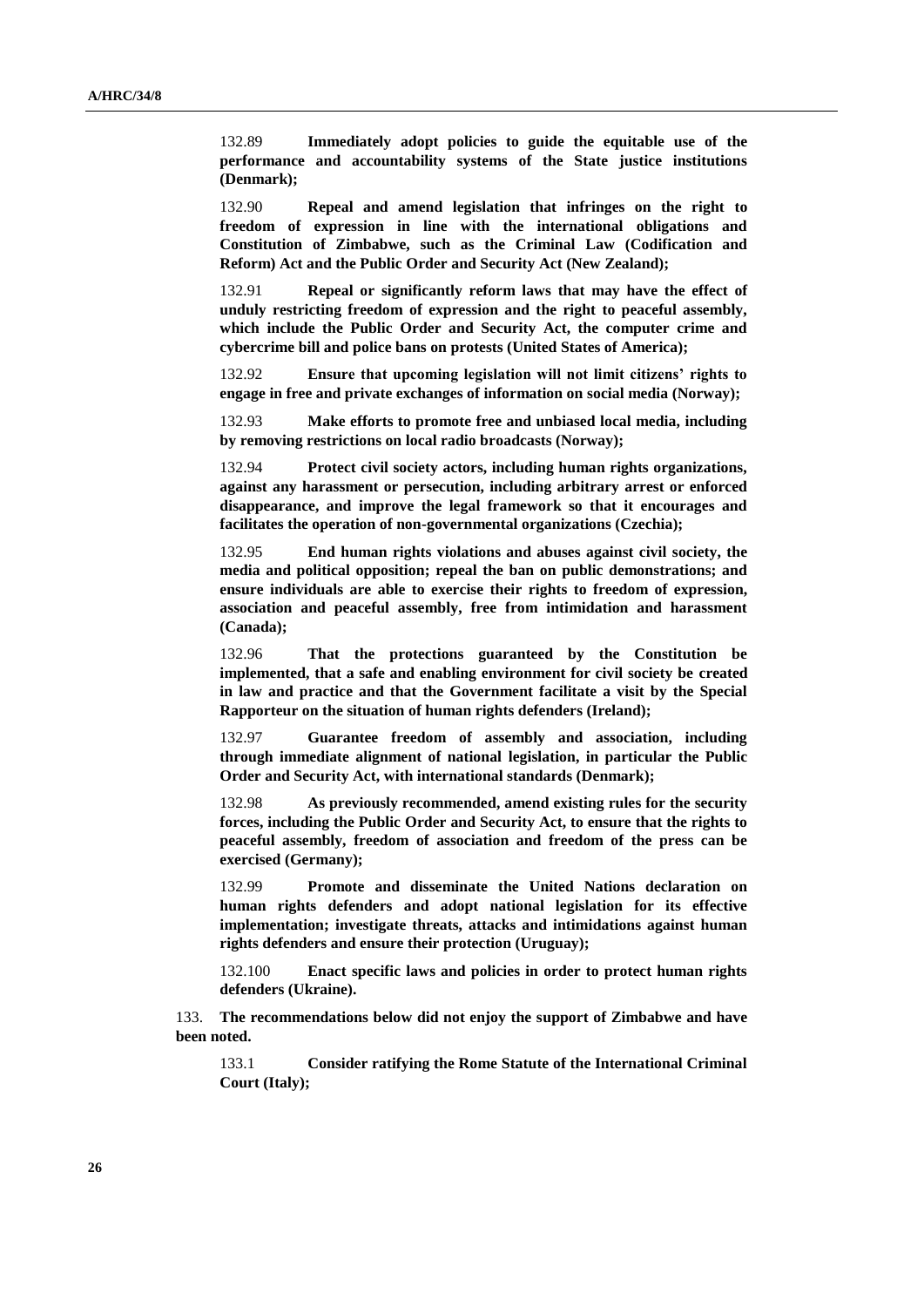133.2 **Ratify the Rome Statute of the International Criminal Court (Timor-Leste);**

133.3 **Ratify the Rome Statute of the International Criminal Court signed in 1998 (France);**

133.4 **Accede to and domesticate the Rome Statute and adopt provisions to cooperate fully and promptly with the International Criminal Court (Guatemala);**

133.5 **Ratify the Rome Statute of the International Criminal Court and accede to the Agreement on Privileges and Immunities of the International Criminal Court (Sweden);**

133.6 **Ratify the Convention on the Non-Applicability of Statutory Limitations to War Crimes and Crimes against Humanity (Armenia);**

133.7 **Repeal the provisions in the Criminal Code which criminalize sexual relations between consenting adults of the same sex (lesbian, gay, bisexual, transgender and intersex persons) (Uruguay);**

133.8 **Rescind legal provisions that provide for the criminalization of lesbian, gay, bisexual, transgender and intersex persons following the principle of non-discrimination (France);**

133.9 **Make progress, both at the legislative level and in practice, in ensuring the rights and fundamental freedoms of lesbian, gay, bisexual, transgender and intersex persons (Argentina);**

133.10 **Decriminalize consensual sexual relations between same-sex adults (Spain);**

133.11 **Repeal the crime of sodomy as described in the Criminal Code and the Reform Act, 2006, and ensure that same-sex conduct between consenting adults is not subject to criminal sanctions (Canada);**

133.12 **Issue a standing invitation to all mandate holders under the special procedures (Madagascar);**

133.13 **Take measures to prevent and combat discrimination based on sexual orientation and gender identity, including by decriminalizing sexual relations between consenting adults of the same sex (Brazil);**

133.14 **Adopt measures to prevent discrimination and violence based on sexual orientation and gender identity, both by State officials and non-State actors, and allow the change of gender markers on government-issued documentation (Israel);**

133.15 **Prohibit discrimination against persons because of their real or imputed sexual orientation, gender identity or expression, and ensure adequate protection for lesbian, gay, bisexual, transgender and intersex persons, sex workers, and other marginalized groups (Canada);**

133.16 **Adopt urgent measures to make progress on the elimination of all forms of discrimination, stigmatization and violence against people on the basis of their sexual orientation and gender identity and to promote the respect of the rights of all persons by society (Chile);**

133.17 **Eliminate discrimination, stigmatization and violence against persons based on their sexual orientation and gender identity and, through**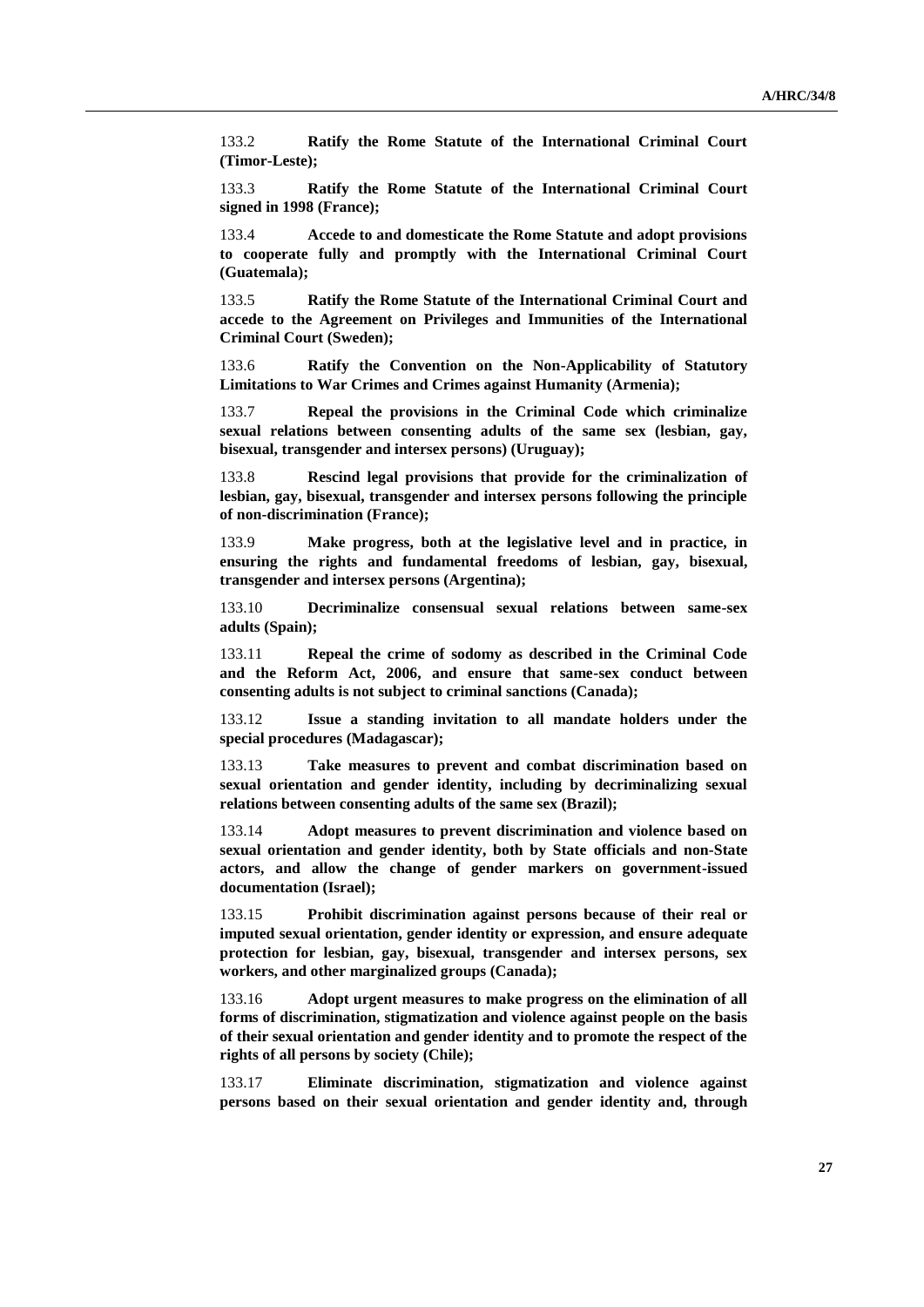**public dialogue, promote tolerance and a culture of non-discrimination (Czechia);**

133.18 **Enhance efforts to promote gender equality and combat all forms of discrimination, including those on the basis of sexual orientation and gender identity (Italy).**

134. **All conclusions and/or recommendations contained in the present report reflect the position of the submitting State(s) and/or the State under review. They should not be construed as endorsed by the Working Group as a whole.**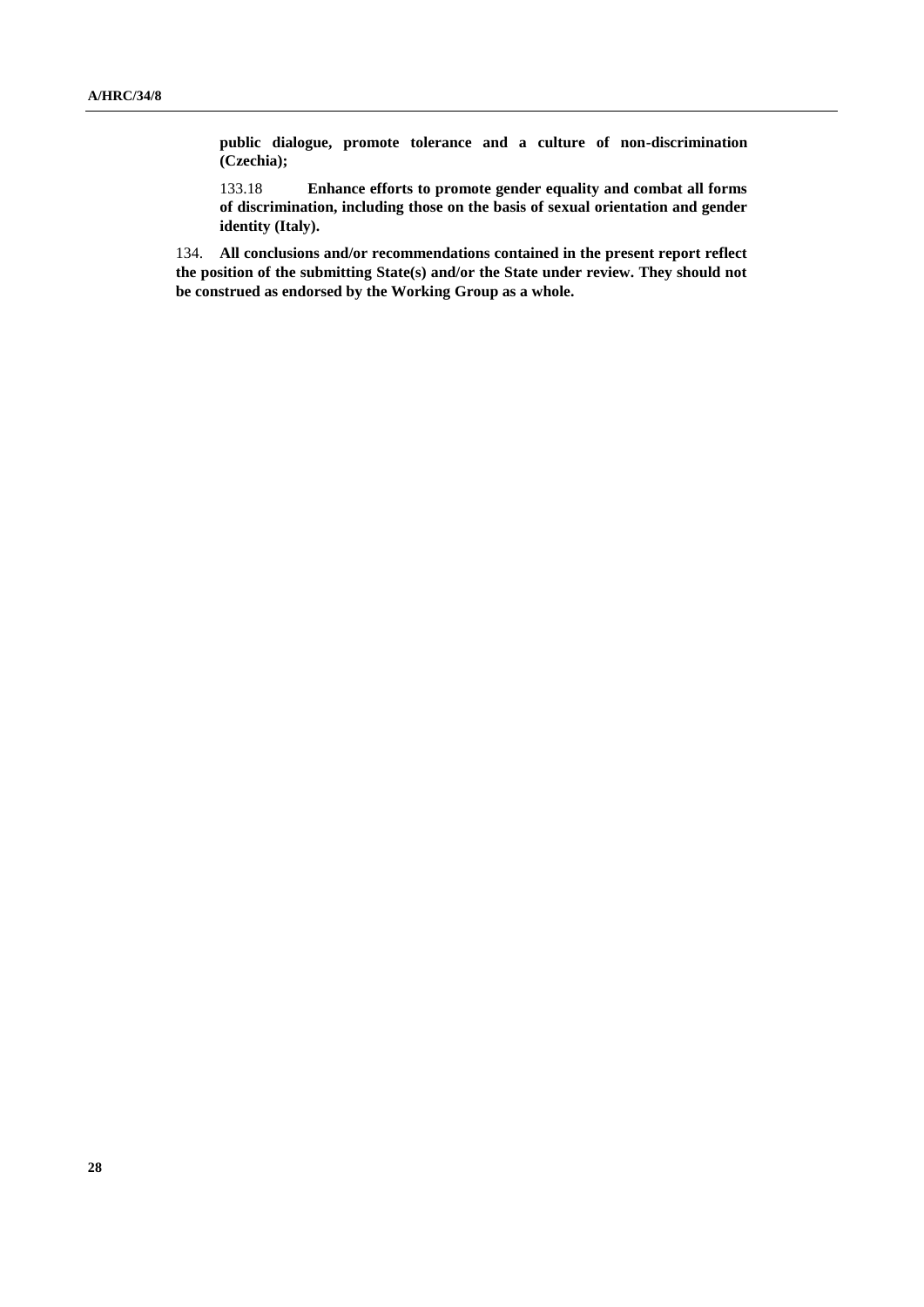## **Annex**

### **Composition of the delegation**

The delegation of Zimbabwe was headed by His Excellency Mr. Emmerson D. MNANGAGWA, Vice-President and Minister for Justice, Legal and Parliamentary Affairs and composed of the following members:

- Hon. C.C. Sibanda, Minister of State in the Vice President's Office;
- H.E. T. Mushayavanhu, Ambassador, Permanent Representative, Zimbabwe Permanent Mission, Geneva;
- Mrs. V. Mabiza, Permanent Secretary for Justice, Legal and Parliamentary Affairs;
- Dr P. Gumbo, Permanent Secretary Women's Affairs, Gender and Community Development;
- Mr. C.N. Gwatidzo, Principal Director, Honourable Vice President's Office;
- Mrs. M. Msika, Director, Policy and Legal Research, Ministry of Justice, Legal and Parliamentary Affairs;
- Mr. F.T. Godzi, Director, Constitutional and Parliamentary Affairs;
- Mrs. A. Musiwa, Director, Ministry of Health and Child Care;
- Mrs. A. Mufukare, Director, Ministry of Primary and Secondary Education;
- Mrs. A. Manyanya, Director, Ministry of Finance;
- A.H. Machingauta, Deputy Commissioner-General, Zimbabwe Prisons And Correctional Services;
- Ass. Com. Nzombe, Assistant Commissioner, Zimbabwe Republic Police;
- F. Chimbaru, Acting Director, Civil Division, Attorney General's Office;
- Mr. M. Undenge, Personal Assistant to the Honourable Vice President;
- Mr. C. Chishiri, Minister Counsellor, Zimbabwe Permanent Mission, Geneva;
- Ms. N. Ndongwe, Counsellor, Zimbabwe Permanent Mission, Geneva;
- Ms J.T. Shumba, Ministry of Justice, Legal and Parliamentary Affairs (UPR Secretariat);
- Ms. B. Shava, Ministry of Justice, Legal and Parliamentary Affairs (UPR Secretariat);
- Ms E. Tswana, Ministry of Justice, Legal and Parliamentary Affairs (UPR Secretariat);
- Mr. L. Kabara, Ministry of Justice, Legal and Parliamentary Affairs (UPR Secretariat);
- M.C. Majata, Law Officer, Ministry of Public Service, Labour and Social Welfare;
- Mr. E. Chivasa, President's Department;
- Ms. C. Bindu, Ministry of Home Affairs;